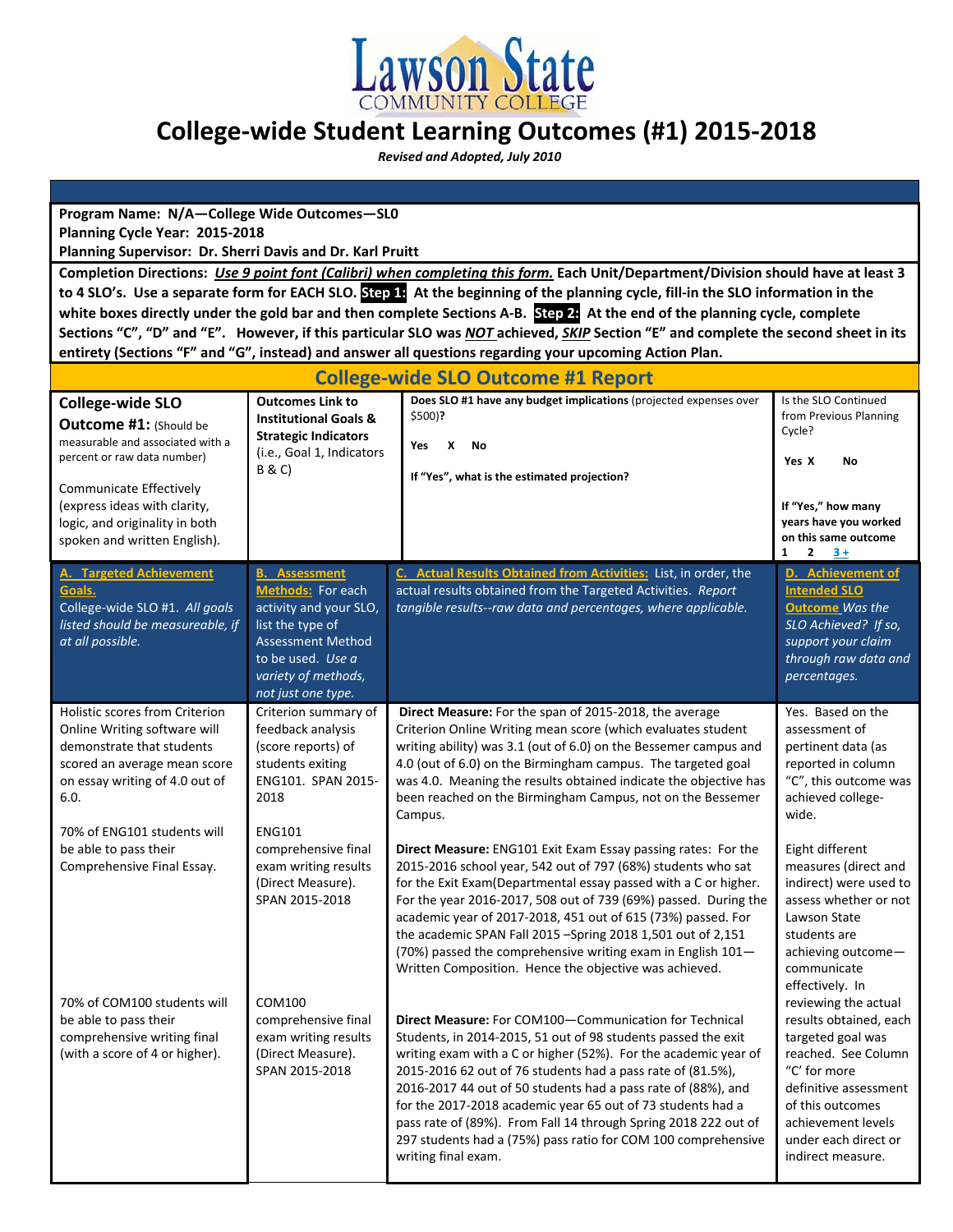| 70% of exiting SPH107<br>students will perform<br>proficiently on their Final Exam<br>oral presentation.                      | Review SPH107 Final<br>Performance Results.<br>SPAN 2015-2018                                                                                        | Direct Measure: SPH107 (2014-2015): 757 out of 966(78.4%)<br>passed their final comprehensive oral presentation. In 2015-<br>2016, 749 out of 953 students (78.6%) passed; 2016-2017 625<br>out of 863 students (72.4%) passed and for the academic year of<br>2017-2018 641 out of 837 students passed their final oral<br>presentations. For the SPAN of Fall 2014 through Spring 2018<br>2,772 out of 3,619 students for a pass ratio of (76.6%)<br>successfully passed their final oral presentation.                                                                                                                                                                                                                                                        |  |
|-------------------------------------------------------------------------------------------------------------------------------|------------------------------------------------------------------------------------------------------------------------------------------------------|------------------------------------------------------------------------------------------------------------------------------------------------------------------------------------------------------------------------------------------------------------------------------------------------------------------------------------------------------------------------------------------------------------------------------------------------------------------------------------------------------------------------------------------------------------------------------------------------------------------------------------------------------------------------------------------------------------------------------------------------------------------|--|
| 70% of exiting SPC103 students<br>will perform proficiently on<br>their Final Exam oral<br>presentation.                      | SPC103<br>comprehensive final<br>exam writing results<br>(Direct Measure).<br>SPAN 2015-2018                                                         | The SPC 103 pass rate for their final oral presentation for<br>technical students was 8 out of 20 (40% passed) for 2014-2015.<br>In 2015-2016, for SPC 103, the final oral presentation pass rate<br>was 31 out of 41 (75.6% passed). The 2016-2017 22 out of 25<br>students pass (88%) and for 2017-2018 26 out of 32 students<br>(81.3%) pass rate. For the SPAN of Fall 14 through Spring 2018<br>there were 87 out of 118 students in technical speech (73.7%)                                                                                                                                                                                                                                                                                               |  |
| Percentage of students scoring<br>on CAPP (Nationally Normed<br>English Exam section) will<br>increase each school year.      | <b>Review CAAP writing</b><br>subtest results.<br><b>Review General</b><br><b>Education Survey</b><br>question results<br>(5-16). SPAN 2016-<br>2017 | passed the final oral presentation?<br>Direct Measure: The CAAP Test English subtest revealed<br>increases in writing usage/mechanics and rhetoric on the<br>nationally normed exam. The 2016-2017 results indicated that<br>sophomore students scored at 14.1 in 2016 and 14.2 in 2017 (for<br>usage in mechanics) and 14.0 in 2016 and 13.7 in 2017 for<br>rhetoric. Both are slightly under national means which are (for<br>usage in mechanics16.4 in 2016 and 15.5 in 2017 and 16.3 and<br>15.4 for rhetoric). In 2016 for usage in mechanics Lawson were<br>only .3 tenth from the S.D. and .6 S.D. for rhetorical. In 2017<br>Lawson were .1 S.D. for usage in mechanics and .4 S.D. for<br>rhetorical on and national average. Sophomores exiting Lawson |  |
| 70% of exiting ORI101<br>Freshman Academy Students<br>will "strongly agree" or "agree"<br>that the FA course helped           | SPAN 2015-2018<br>2015: ORI101<br>Freshman Academy                                                                                                   | State scores are very close to the national average standard<br>deviation<br>Indirect Measure-Student Perceptions of Improvement of                                                                                                                                                                                                                                                                                                                                                                                                                                                                                                                                                                                                                              |  |
| improve both their written and<br>oral communication skills.<br>During the 2015-2018 school                                   | <b>Student Perceptions</b><br>Survey Results:<br>Review end-of-term                                                                                  | written and oral communication skills. ORN101 Freshman<br>Academy College-wide Survey Results.                                                                                                                                                                                                                                                                                                                                                                                                                                                                                                                                                                                                                                                                   |  |
| year, survey questions Q13 and<br>Q14 are used to measure this<br>outcome. For the 2015-2018<br>school year, survey questions | survey results<br>(Question #13: The<br>FA course helped me<br>to improve my oral                                                                    | FA2015-SU2015: Q13 agreed/strongly agreed: Fall full-term:<br>7/18 (44%); Fall T1: 73/154 (48%); Fall T2: 75/149 (52%); Spring<br>full-term: 4/13 (31%) DE; Spring full-term REG 7/15 (47%) T1: DE<br>7/19 (37%); Spring T1 REG: 52/123 (52%) Spring T2: DE 15/18                                                                                                                                                                                                                                                                                                                                                                                                                                                                                                |  |
| Q30 and Q44 are used to<br>measure this outcome.                                                                              | and written skills;<br>Question #14: The FA<br>course helped me to                                                                                   | (83%); Summer FT DE; 3/13 (23%) Summer FT REG 6/14 (50%)<br>Summer T1 DE 1/3 (33%), TOTAL: 122/249 (49%) either "agreed"<br>or "strongly agreed" that the orientation course which is                                                                                                                                                                                                                                                                                                                                                                                                                                                                                                                                                                            |  |
| NOTE: This is a QEP College-<br>wide Initiative                                                                               | improve my oral<br>presentation skills.)<br>2015-2018: Note:                                                                                         | required of all academic and technical students helped to<br>improve both their oral and written communication skills.2015:<br>Q14 agreed/strongly agreed: Fall FT: REG 7/16 (50%), Fall REG<br>T1: 70/155 (46%); Fall T2 REG: 76/149 (52%); Spring full-term: DE                                                                                                                                                                                                                                                                                                                                                                                                                                                                                                |  |
|                                                                                                                               | questions remained<br>the same, but the<br>numbers changed.<br>Review end-of-term<br>survey results                                                  | 4/13(31%); Spring full term REG 6/14 (43%); Spring DE T1: 5/19<br>(26%); Spring T1 REG: 48/123 (39%); Spring T2 DE: 15/18(83%)<br>Spring T2 REG 27/31(87%). Summer FT DE: 2/13 (15%), Summer<br>FT REG: 5/13 (45%), Summer T1 DE: 1/3 (33%), TOTAL: 266/567<br>(47%) either "agreed" or "strongly agreed" that the orientation                                                                                                                                                                                                                                                                                                                                                                                                                                   |  |
|                                                                                                                               | (Question #30: The<br>FA course helped me<br>to improve my oral                                                                                      | course which is required of all academic and technical students<br>helped to improve their oral skills.                                                                                                                                                                                                                                                                                                                                                                                                                                                                                                                                                                                                                                                          |  |
|                                                                                                                               | and written skills;<br>Question #44: The FA<br>course helped me to<br>improve my oral<br>presentation skills.)                                       | FA 2015-SU 2015: Q30 agreed/strongly agreed: Fall FT REG:<br>8/15(62%), FA T1: 111/153 (74%); Fall T2: 125/150 (86%); Spring<br>SP FT DE: 11/13(85%), SP FT REG: 14/15 (93%), SP DE T1: 15/18<br>(83%); Spring DE T1: 90/122 (74%); SP DE T2: 12/18 (67%); SP<br>REG T2 21/31 (68%); SU FT DE: 10/13 (77%), SU FT REG: 13/14<br>(93%), SU T1 DE: 2/3 (67%), TOTAL: 432/565 (76%) either                                                                                                                                                                                                                                                                                                                                                                          |  |
|                                                                                                                               |                                                                                                                                                      | "agreed" or "strongly agreed" that the orientation course which<br>is required of all academic and technical students helped to<br>improve both their oral and written communication skills.Q44<br>agreed/strongly agreed: Fall FT REG: 9/15 (69%), FA T1: 116/150<br>(78%); Fall T2: 124/149 (86%); Spring FT DE: 13/13 (100%), SP FT<br>REG: 13/15 (87%), SP DE T1: 15/18 (83%), SP REG T1:                                                                                                                                                                                                                                                                                                                                                                    |  |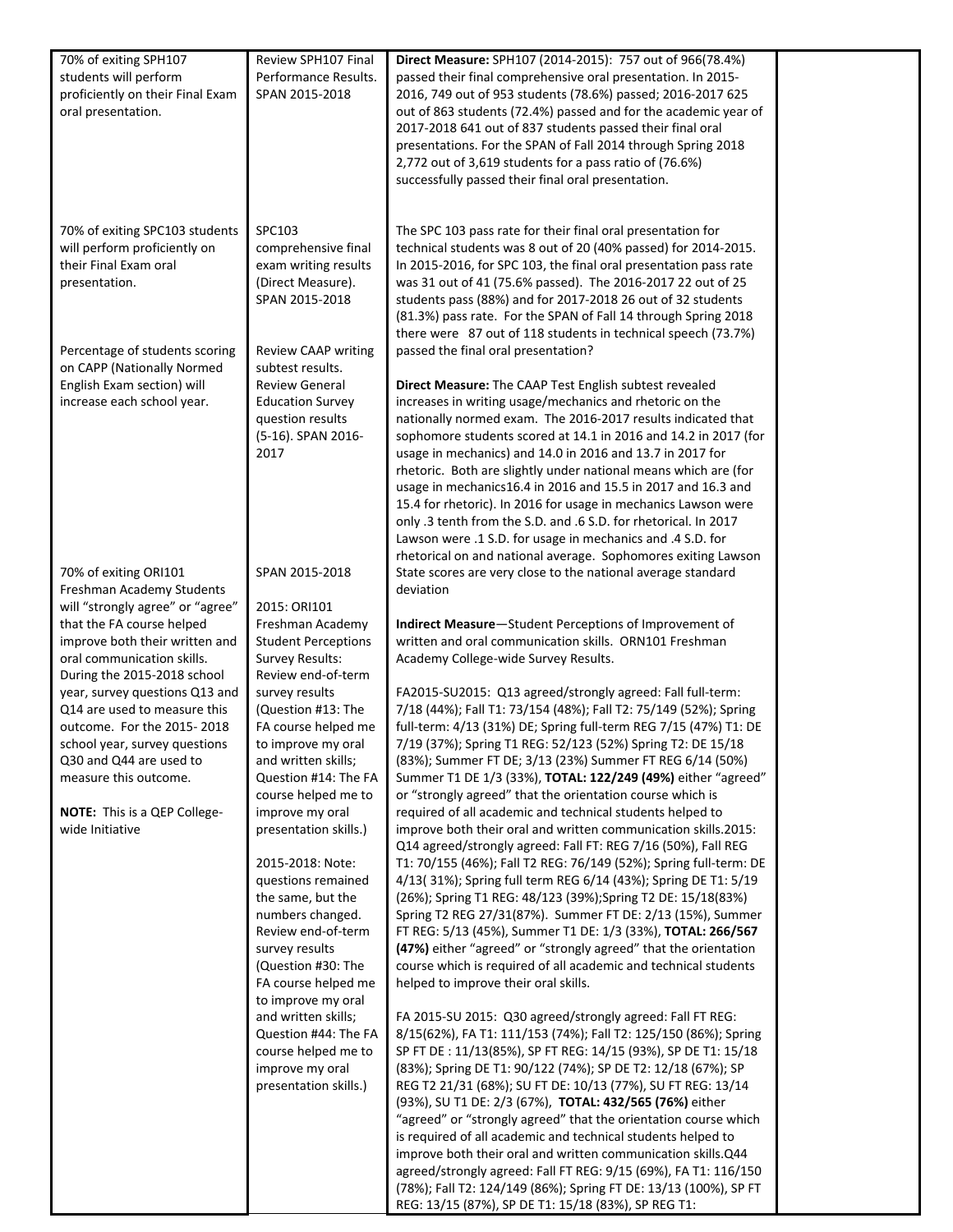|                                                                |                                                | 96/122(79%), SP DE T2: 12/18 (67%), SP REG T2 21/31 (68%). SU<br>FT DE: 10/12 (83%), SU FT REG: 13/14 (93&), SU T1 DE: 2/3       |  |
|----------------------------------------------------------------|------------------------------------------------|----------------------------------------------------------------------------------------------------------------------------------|--|
|                                                                |                                                | (67%); TOTAL: 444/560 (79%) either "agreed" or "strongly                                                                         |  |
|                                                                |                                                | agreed" that the orientation course which is required of all                                                                     |  |
|                                                                |                                                | academic and technical students helped to improve both their<br>oral and writing skills.                                         |  |
|                                                                |                                                |                                                                                                                                  |  |
|                                                                |                                                | FA 2016- SU 2016 Q # 13 FT TI: 137/295 (47%), FA T2: 72/127                                                                      |  |
|                                                                |                                                | (58%), SP T1: 56/118 (47%), SU FT: 23/26 (88%), SU T1: 0%.<br>TOTAL: 288/566 (51%) either "agreed" or "strongly agreed" that     |  |
|                                                                |                                                | the orientation course which is required of all academic and                                                                     |  |
|                                                                |                                                | technical students helped to improve both their oral and skills.                                                                 |  |
|                                                                |                                                | Q # 14 FA T1: 127/295 (44%), FA T2: 66/126 (53%); SP T1: 53/118<br>(45%). TOTAL: 246 / 539 (45.6%) either "agreed" or "strongly  |  |
|                                                                |                                                | agreed" that the orientation course which is required of all                                                                     |  |
|                                                                |                                                | academic and technical students helped to improve both their                                                                     |  |
|                                                                |                                                | oral and skills. Q #30 FA T1: 211/296 (72%), FA T2: 101/125<br>(81%), SP T1 94/116 (81%). SU T2; 22/27 (85%),                    |  |
|                                                                |                                                | TOTAL: 428/ 564 (75.6%) either "agreed" or "strongly agreed"                                                                     |  |
|                                                                |                                                | that the orientation course which is required of all academic and                                                                |  |
|                                                                |                                                | technical students helped to improve both their oral and writing<br>skills.                                                      |  |
|                                                                |                                                | Q # 44 FA 16 T1 229/296 (78%), FA 16 T2: 106/125 (85%), SP 16                                                                    |  |
|                                                                |                                                | T1 96/118 (81%), TOTAL: 431/539 (80.0%) either "agreed" or                                                                       |  |
|                                                                |                                                | "strongly agreed" that the orientation course which is required<br>of all academic and technical students helped to improve both |  |
|                                                                |                                                | their oral and writing skills.                                                                                                   |  |
|                                                                |                                                |                                                                                                                                  |  |
|                                                                |                                                | FA 2017- SU 17 Q # 5 FA T1: 189/251 (76%) FA T2: 108/129<br>(84%), SP T1: 44/56 (79%), and SU FT 18/22 (82%) either              |  |
|                                                                |                                                | "agreed" or "strongly agreed" that the orientation course which                                                                  |  |
|                                                                |                                                | is required of all academic and technical students helped to                                                                     |  |
|                                                                |                                                | improve both their oral and writing skills.<br>FA 17-SU-17 Q # 39 FA T1: 128/251 (53%), FA T 88/129 (69%),                       |  |
|                                                                |                                                | SP T1: 34/56 (61%), and SU FT: 10/21 (53%) %) either "agreed"                                                                    |  |
|                                                                |                                                | or "strongly agreed" that the orientation course which is                                                                        |  |
|                                                                |                                                | required of all academic and technical students helped to<br>improve both their oral and writing skills.                         |  |
|                                                                |                                                | Q # 40 FA T1: 131/248 (54%), FA T2: 84/127 (67%), SP T1: 36/56                                                                   |  |
|                                                                |                                                | (64%), and SU FT: 12/21 (60%) either "agreed" or "strongly<br>agreed" that the orientation course which is required of all       |  |
|                                                                |                                                | academic and technical students helped to improve both their                                                                     |  |
|                                                                |                                                | oral and writing skills.                                                                                                         |  |
|                                                                |                                                | SP 2018 Q # 5 SP T1: 88/125 (70%), SP T2: 56/63 (88%), and                                                                       |  |
|                                                                |                                                | Q # 39 SP T1: 55/123 (45%), SP T2: 33/62 (50%), and<br>Q #40 SP T1: 55/123 (45%), SP T2: 35/61 (57%), either "agreed"            |  |
|                                                                |                                                | or "strongly agreed" that the orientation course which is                                                                        |  |
|                                                                |                                                | required of all academic and technical students helped to<br>improve both their oral and writing skills.                         |  |
|                                                                |                                                |                                                                                                                                  |  |
| <b>General Education Survey</b>                                | <b>General Education</b>                       |                                                                                                                                  |  |
| <b>Results:</b><br>75% of students will either                 | <b>Survey Results:</b><br>75% of students will | Indirect Measure-General Education Survey Results: 2015,<br>2016, 2017 and 2018. See Column "A" for "Q" breakdown.               |  |
| agree or strongly agree with                                   | either agree or                                |                                                                                                                                  |  |
| the following statements:                                      | strongly agree with                            | Q15 Results for 2015. 88% of respondents either agreed or                                                                        |  |
| (Q15): The General Education<br>course required me to produce  | the following<br>statements: (Q15):            | strongly agreed with Q15. N=1082/1232 (Respondents)                                                                              |  |
| written and oral reports at a                                  | The General                                    | Q16 Results for 2015. 88% of respondents either agreed or                                                                        |  |
| satisfactory level of<br>performance; (Q16) The                | <b>Education course</b><br>required me to      | strongly agreed with Q16. N=993/1233 (Respondents)                                                                               |  |
| <b>General Education course</b>                                | produce written and                            | Q18 Results for 2015. 86% of respondents either agreed or                                                                        |  |
| taught me how to write better;                                 | oral reports at a                              | strongly agreed with Q18. N=1271/1483 (Respondents)                                                                              |  |
| (Q18): The General Education<br>course required me to organize | satisfactory level of<br>performance; (Q16)    | Q15 Results for 2016. 88% of respondents either agreed or                                                                        |  |
| my thoughts and express my                                     | The General                                    | strongly agreed with Q15. N=1082/1232 (Respondents)                                                                              |  |
| ideas clearly and coherently.                                  | <b>Education course</b>                        |                                                                                                                                  |  |
|                                                                | taught me how to<br>write better; (Q18):       | Q16 Results for 2016. 81% of respondents either agreed or<br>strongly agreed with Q16. N=993/1233 (Respondents)                  |  |
|                                                                |                                                |                                                                                                                                  |  |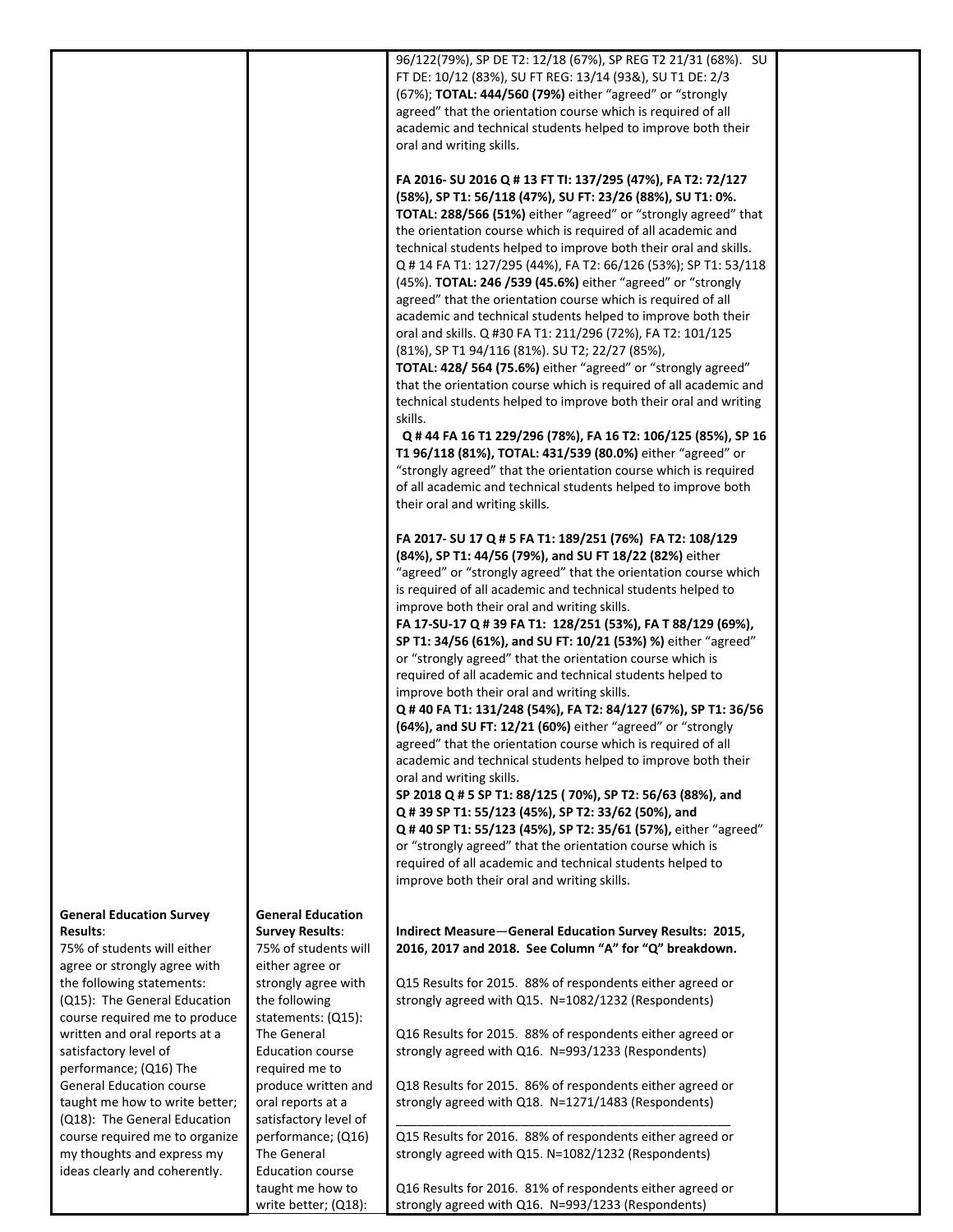| The General          |                                                           |  |
|----------------------|-----------------------------------------------------------|--|
| Education course     | Q18 Results for 2016. 86% of respondents either agreed or |  |
| required me to       | strongly agreed with Q18. N=1049/1226 (Respondents)       |  |
| organize my          |                                                           |  |
| thoughts and express | Q15 Results for 2017. 85% of respondents either agreed or |  |
| my ideas clearly and | strongly agreed with Q15. N=142/167 (Respondents)         |  |
| coherently. SPAN     |                                                           |  |
|                      |                                                           |  |
| 2015-2018            | Q16 Results for 2017. 84% of respondents either agreed or |  |
|                      | strongly agreed with Q16. N=143/170(Respondents)          |  |
|                      |                                                           |  |
|                      | Q18 Results for 2017. 83% of respondents either agreed or |  |
|                      | strongly agreed with Q18. N=140/169 (Respondents)         |  |
|                      |                                                           |  |
|                      |                                                           |  |
|                      | Q15 Results for 2018. 84% of respondents either agreed or |  |
|                      | strongly agreed with Q15. N=53/63 (Respondents)           |  |
|                      |                                                           |  |
|                      |                                                           |  |
|                      | Q16 Results for 2018. 79% of respondents either agreed or |  |
|                      | strongly agreed with Q16. N=50/63(Respondents)            |  |
|                      |                                                           |  |
|                      | Q18 Results for 2018. 81% of respondents either agreed or |  |
|                      | strongly agreed with Q18. N=52/64 (Respondents)           |  |
|                      |                                                           |  |
|                      |                                                           |  |
|                      |                                                           |  |

 **E: USE OF RESULTS‐‐(For Achieved Outcomes Only).** 

### **Skip this Section if your Outcome was NOT achieved. Complete Sections F& G instead.**

**Closing the Loop:** Complete this box if your SLO goal **WAS** achieved. Discuss, in detail, how the activities you implemented this year were used to improve and or achieve SLO #1. It is important within your narrative to focus on what modifications and adjustments were made and how the mid‐term results were used to improve your activities which ultimately enabled you to achieve your projected outcome. \*Never use "will" statements here; only report what has been achieved.

As previously documented in the last College-wide report, the Developmental English and English Departments continued to work in concert with each other to streamline the English curriculum. A shared English rubric has been developed and core requirements in English 101 and Developmental English 092 and English 093 (are in place). A new change in developmental English will be implemented in Fall 2018 as a directed from the system office (Alabama Community College System) to eliminate ENG‐092 and only keep ENG‐093 and remove College Reading RDG‐114A and include it's curriculum into ENG‐093 to enhance student retention and to limited the number of developmental courses students would need to take. The new curriculum changes also includes an English support laboratory for both developmental ENG‐093 and MTH‐100 to help ensure student success. Exit Exams which measure student writing proficiency exclusively are now peer graded. Meaning, adjunct faculty and full‐time faculty MUST agree on whether or not a student has passed the proficiency exam to move to English 101 (English Composition). This new strategy, then, allows for two reviews of a student's proficiency level and makes the process more informed and safeguards against over‐inflated grades. In addition, during the 2015‐2018 school year, a new English resource page (on the Lawson State website) was developed. Students have access to hundreds of videos on writing, and can also access tutorials and get online feedback on their writing. Based on the Holistic scores from Criterion the objected was met on the Birmingham Campus but not on the Bessemer Campus. Therefore more hands on tutoring will be provide through the newly implemented English laboratory for both ENG‐093 and ENG‐101. This new curriculum will begin this Fall 2018 semester.

Further, in an effort to expose students to the importance of crafting good communication skills early, the curriculum for the Freshman Academy (ORI101) was designed to include communication skills. In total, students have to present orally (in a group) four times in the course and are graded on a rubric designed to get students to focus on their presentation skills. Their final project (which is a Career Project) requires them to present on their own. Communication (How To) videos are also embedded in the course in order to enable students to review important presentation tips throughout the course. Future plans include the expansion of Criterion Online Writing (which provides students with immediate feedback on their writing) or another product with similar capabilities.



### **F: ACTION PLAN FOR IMPROVEMENT—(For Unresolved Outcomes ONLY) Skip this Section if your Outcome WAS achieved. Complete Sections "D" instead.**

**Loop Not Closed:** Complete this box **ONLY** if your SLO outcome was *NOT* achieved. If your SLO outcome was NOT reached, discuss in general what your strategic plans for improvement are under next year's Action Plan. Keep in mind that it is important to readjust your activities, modify them, delete them, add new ones and make adjustments to your overall plan. Once completed, go to Box "G" and list your specific, adjusted activities for the next planning cycle that you plan to implement for improvement.

N/A‐Outcome was achieved.



 **G: NEW PROPOSED ADJUSTED ACTIVITIES—(For Unresolved Outcomes ONLY) Skip this Section if your Outcome WAS achieved. Complete Sections "D" instead.**

**Loop Not Closed.** Complete this box **ONLY** if your outcome goal was *NOT* achieved. List your modified activities below that will be used to address this SLO outcome for ultimate improvement. NOTE: These revised activities must appear on next year's SLO Report.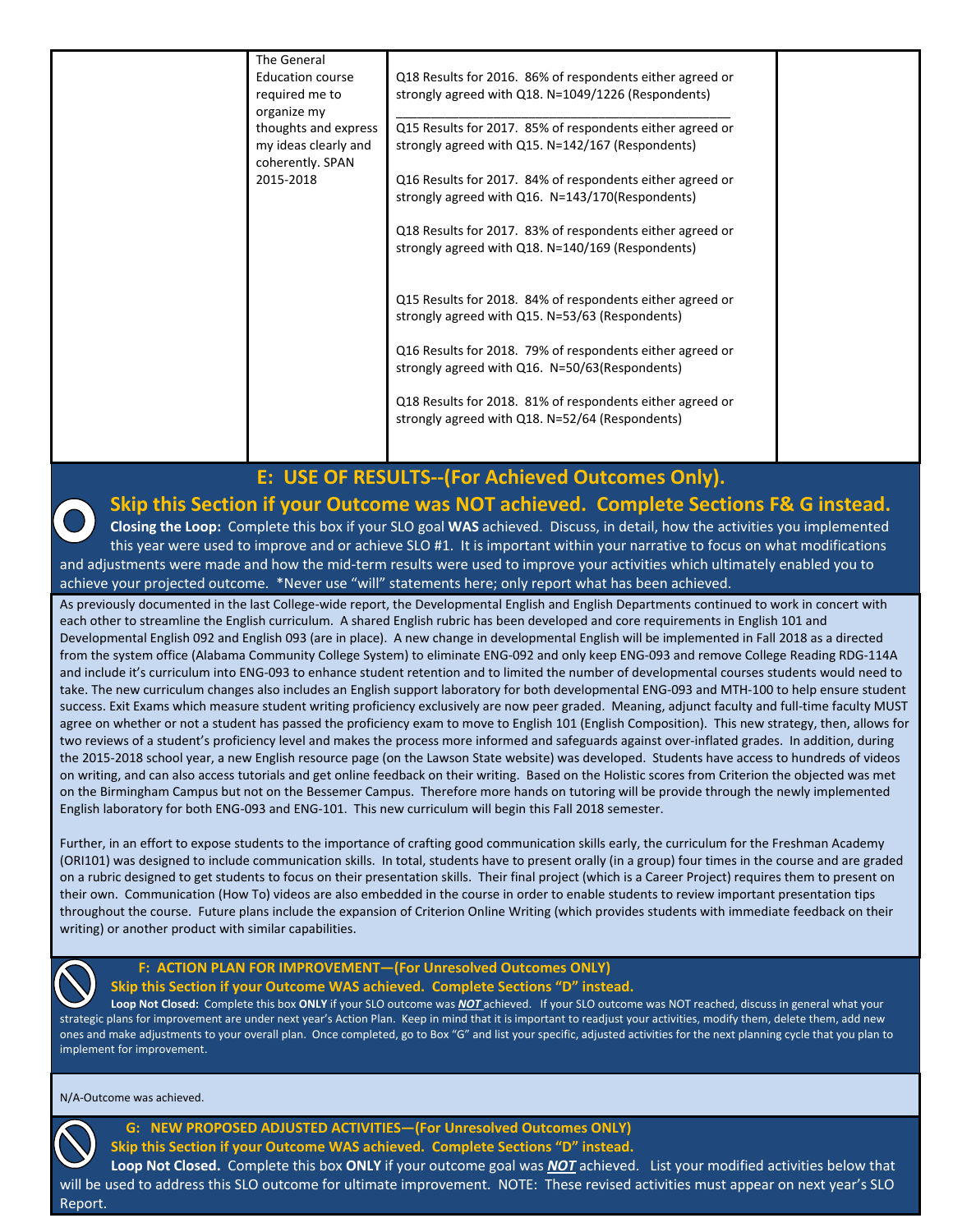|    | N/A-Outcome was achieved.                                                                                                                                                                                                             |
|----|---------------------------------------------------------------------------------------------------------------------------------------------------------------------------------------------------------------------------------------|
|    | If you have an Action Plan, address the following questions:                                                                                                                                                                          |
| Τ. | Who, in your unit, will be responsible for the implementation, tracking, data collection and reporting on this Action Plan?                                                                                                           |
|    | When do you anticipate, as a unit, that this Action Plan will be finalized during the upcoming Planning Cycle? Fall<br>Spring<br>Summer                                                                                               |
|    | Planning Hearing Notebook Reminder: Include data/evidence for the following sections in your Planning Hearing Notebook: Section A (Evidence of Activity<br>Implementation); Sections C (Actual Results Obtained) & E (Use of Results) |

NOTE: If this outcome has been listed (and the goal unreached) for three years, the Planning Hearing Committee will have to assist you in creating an Action Plan. The Hearing Committee has the authority to: (A) grant the extension for one more planning cycle; (B) decline the request for extension and delete the SLO; (C) grant the extension for one more year but revise and/or modify the SLO for the program.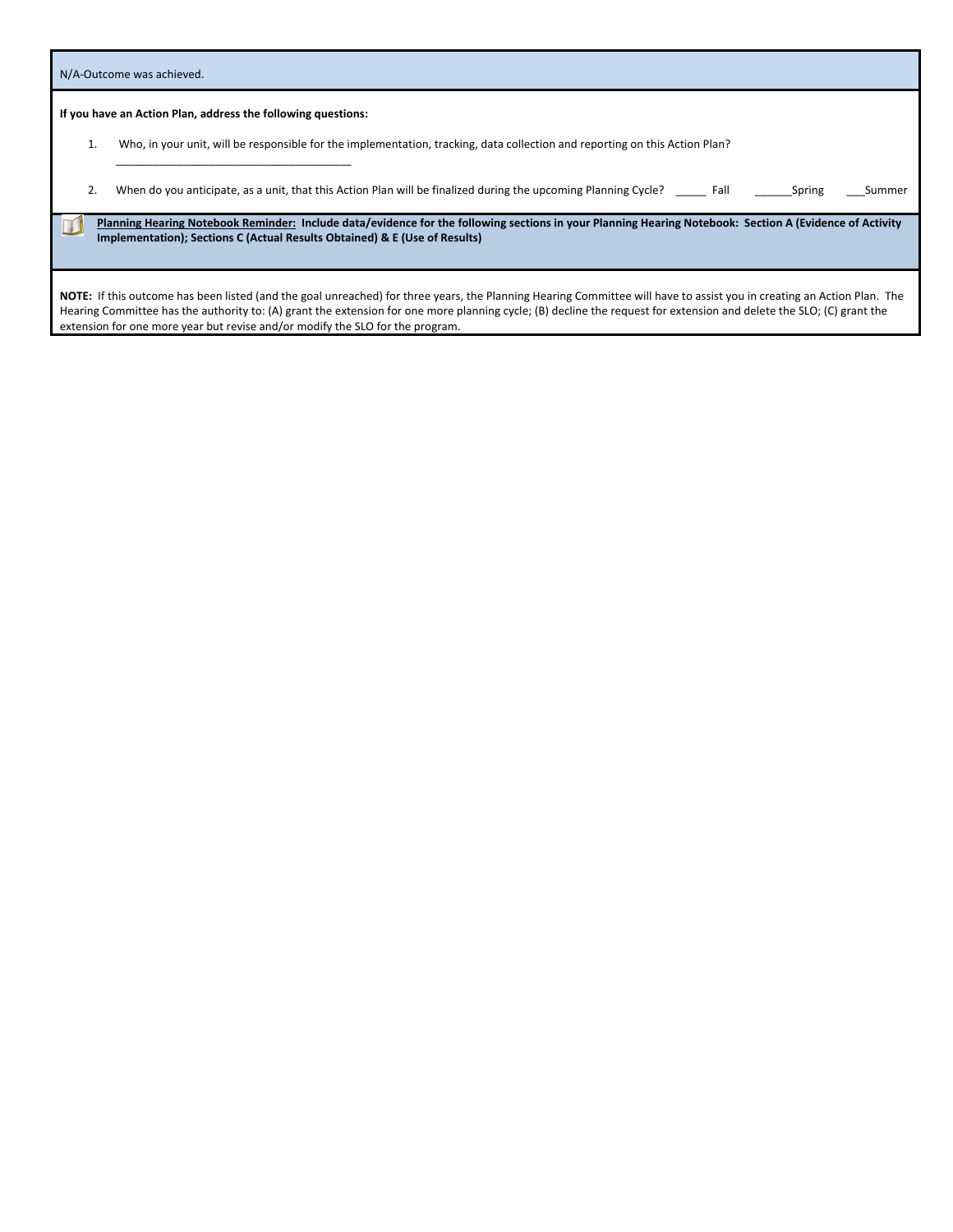

# **College‐wide Student Learning Outcome #2 Report (Page 1 of 2)**

 *Revised and Adopted, July 2010*

**Program Name:** College‐wide Outcomes **Planning Cycle Year:** 2015‐2018 **Planning Supervisor:** Dr. Sherri Davis and Dr. Karl Pruitt

Completion Directions: Use 9 point font (Calibri) when completing this form. Each Unit/Department/Division should have at least 3 to 4 SLO's. Use a separate form for EACH SLO. Step 1: At the beginning of the planning cycle, fill-in the SLO information in the white boxes directly under the gold bar and then complete Sections A-B. Step 24 At the end of the planning cycle, complete Sections "C", "D" and "E". However, if this particular SLO was NOT achieved, SKIP Section "E" and complete the second sheet in its **entirety (Sections "F" and "G", instead) and answer all questions regarding your upcoming Action Plan.** 

| <b>Student Learning Outcome #2 Report</b>                                                                                                                                                                                         |                                                                                                                                                                                |                  |                                                                                                                                                                                                                                                                                                                                                                                                                                                                                                                   |       |                                                                                                                                                                                                                                                                   |
|-----------------------------------------------------------------------------------------------------------------------------------------------------------------------------------------------------------------------------------|--------------------------------------------------------------------------------------------------------------------------------------------------------------------------------|------------------|-------------------------------------------------------------------------------------------------------------------------------------------------------------------------------------------------------------------------------------------------------------------------------------------------------------------------------------------------------------------------------------------------------------------------------------------------------------------------------------------------------------------|-------|-------------------------------------------------------------------------------------------------------------------------------------------------------------------------------------------------------------------------------------------------------------------|
| <b>Outcomes Link to</b><br>College-wide Outcome #2:<br><b>Institutional Goals &amp;</b><br>(Should be measurable and associated with<br><b>Strategic Indicators</b><br>a percent or raw data number)<br>(i.e., Goal 1, Indicators |                                                                                                                                                                                |                  | Does SLO #1 have any budget implications<br>(projected expenses over \$500)?<br><b>No</b><br>Yes<br>X                                                                                                                                                                                                                                                                                                                                                                                                             | Yes X | Is the SLO Continued from<br>Previous Planning Cycle?<br>No                                                                                                                                                                                                       |
| Reason Quantitatively (apply<br>mathematical principles to address<br>and solve problems).                                                                                                                                        | <b>B&amp;C</b> )                                                                                                                                                               |                  | If "Yes", what is the estimated projection? Will<br>need approximately \$1500 for each seminar.                                                                                                                                                                                                                                                                                                                                                                                                                   |       | If "Yes," how many years have<br>you worked on this same<br>outcome $1 \quad 2$<br>$\overline{\mathbf{3}}$                                                                                                                                                        |
| <b>A. Targeted Achievement</b><br>Goals.<br>College-wide SLO #2. All goals<br>listed should be measureable, if<br>at all possible.                                                                                                | <b>B.</b> Assessment<br>Methods: For each<br>activity and your SLO,<br>list the type of<br>Assessment Method to<br>be used. Use a variety<br>of methods, not just<br>one type. | applicable.      | C. Actual Results Obtained from Activities: List, in order,<br>the actual results obtained from the Targeted Activities.<br>Report tangible results--raw data and percentages, where                                                                                                                                                                                                                                                                                                                              |       | D. Achievement of<br><b>Intended SLO Outcome</b><br>Was the SLO Achieved? If<br>so, support your claim<br>through raw data and<br>percentages.                                                                                                                    |
| 70% of students will<br>demonstrate proper<br>application of mathematical<br>principles to solve problems on<br>comprehensive Final Exams in<br>MTH100 (Intermediate<br>Algebra).<br>Span: 2015-2018                              | Review student<br>mathematical<br>application<br>comprehensive final<br>exams results from<br>MTH100 (Intermediate<br>Algebra). Span: 2015-<br>2018                            |                  | Direct Measure: In 2015-2016, 67% (394 out of 585) of<br>MTH100 (Intermediate Algebra) students passed their<br>comprehensive mathematics direct assessment exam. In<br>2016-2017, 69% (422 out of 614) of MTH100 students<br>passed the final comprehensive exam (direct assessment).<br>2017-2018, 67% (365 out of 542) of MTH 100 students<br>passed the final comprehensive exam (direct assessment).<br>Combined: 1181 out of 1741 (68%) passed the<br>comprehensive intermediate algebra direct assessment. |       | Results for the 2015-2018<br>College-wide assessment<br>cycle are encouraging<br>and indicate that the<br>college's emphasis on<br>mathematics is working.<br>This objective was<br>achieved based on the<br>assessment and review of<br>both indirect and direct |
| 70% of students will<br>demonstrate proper<br>application of mathematical<br>principles to solve problems on<br>comprehensive Final Exams in<br>MTH110 (Finite Mathematics),<br>Span: 2015-2018                                   | Review student<br>mathematical<br>application<br>comprehensive final<br>exams results from<br>MTH110 (Finite<br>Mathematics). Span:<br>2015-2018                               | assessment exam. | <b>Direct Measure:</b> In 2015-2016, 83 % (86 out or 103) of<br>MTH110 (Finite Mathematics) students passed their<br>comprehensive exams. In 2016-2017, 83 out of 97 (86%)<br>passed. In 2017-2018 61 out of 75 (81%) passed the MTH-<br>110 comprehensive final exam. Combined: 230 out of 275<br>(84%) passed the comprehensive Finite Mathematics direct                                                                                                                                                       |       | results outlined under<br>Column "C". 70% or<br>higher of all students<br>exiting MTH100,<br>MTH110, MTH112 and<br>MAH101 were able to<br>pass their comprehensive<br>mathematics exams, a<br>direct and embedded<br>assessment of<br>mathematics                 |
| 70% of students will<br>demonstrate proper<br>application of mathematical<br>principles to solve problems on<br>comprehensive Final Exams in<br>MTH112 (Pre-Calculus) and<br>Span: 2015-2018                                      | Review student<br>mathematical<br>application<br>comprehensive final<br>exams results from<br>MTH112 (Pre-Calculus).<br>Span: 2015-2018                                        |                  | Direct Measure: In 2015-2016, 73% of MTH112 (Pre-<br>Calculus) students passed their comprehensive exams (200<br>out of 273). In 2016-2017, 224 out of 270 (83%) passed. In<br>2017-2018 184 out of 228 (81%) passed their<br>comprehensive exam. Combined: 608 out of 771 (79%)                                                                                                                                                                                                                                  |       | competency. In addition,<br>gains were noted under<br>the CAPP (nationally<br>Normed assessment) for<br>mathematics. And,<br><b>General Education survey</b><br>results, also mirror what<br>the direct assessment are<br>demonstrating, that                     |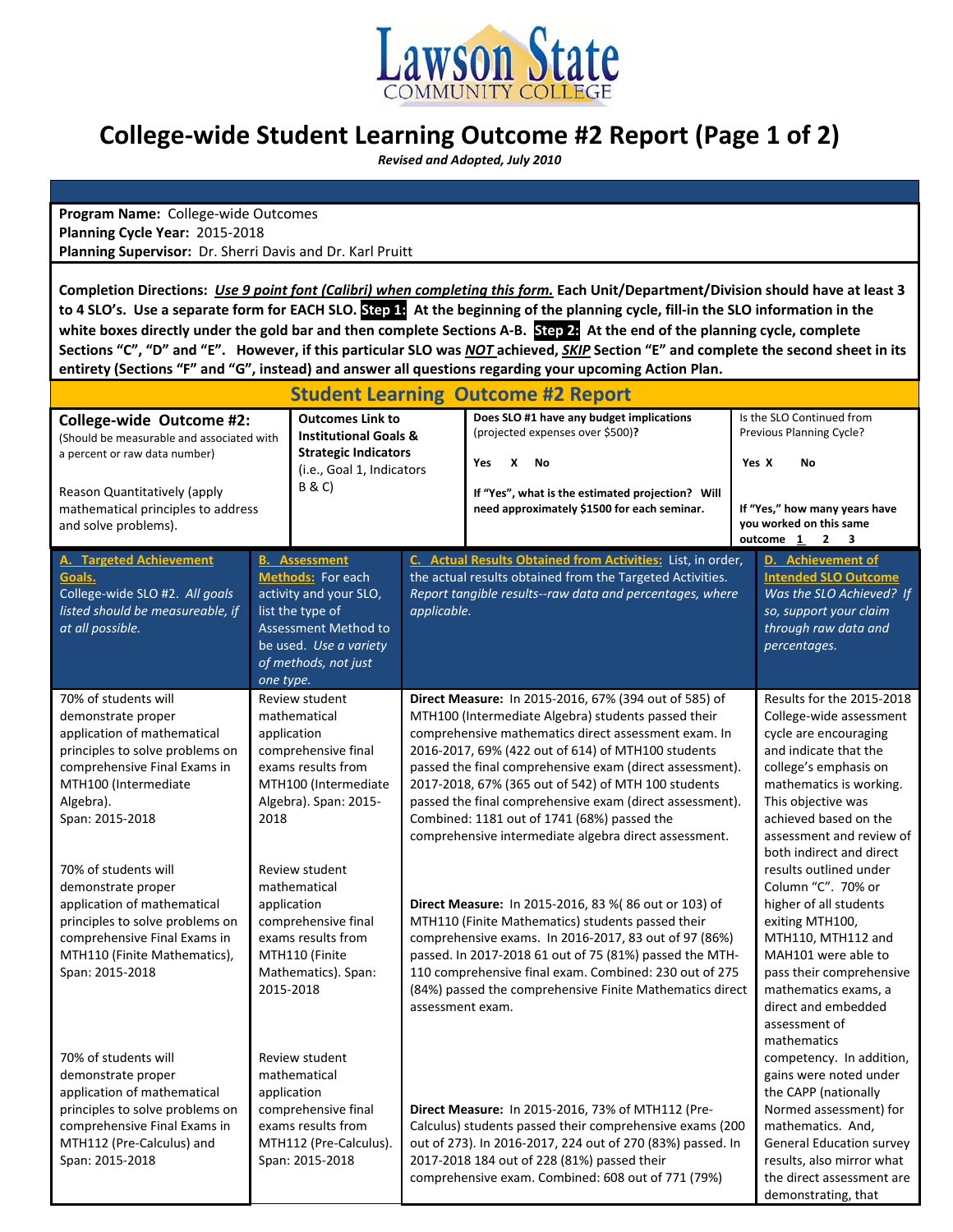| 70% of students will            | Review student          | passed the comprehensive Pre-Calculus direct assessment       | Lawson State students    |
|---------------------------------|-------------------------|---------------------------------------------------------------|--------------------------|
| demonstrate proper              | mathematical            | exam.                                                         | are able to reason       |
| application of mathematical     | application             |                                                               | quantitatively and apply |
| principles to solve problems on | comprehensive final     |                                                               | mathematical principles  |
| comprehensive Final Exams in    | exams results from      | Direct Measure: In 2015-2016, 72 out of 91(79%) of            | to address and solve     |
|                                 | MAH101 (Career          |                                                               | problems.                |
| MAH101 (technical basic math).  |                         | MAH101 (Basic Math for Technical Students) students           |                          |
| Span: 2015-2018                 | Technical Basic Math).  | passed their comprehensive math exams. In 2016-2017, 80       |                          |
|                                 | Span: 2015-2018         | out of 100 (80%) passed. In 2017-18 55 out of 68 (81%)        |                          |
|                                 |                         | passed their MAH 101 comprehensive exam. Combined:            |                          |
|                                 |                         | 207 out of 259 (80%) passed the comprehensive basic           |                          |
| Percentage of students scoring  | Review of CAAP          | technical mathematics direct assessment.                      |                          |
| on CAPP (mathematics            | mathematics subtest     |                                                               |                          |
| application section) will       | (Objective, Normed      |                                                               |                          |
| increase each school year.      | <b>National Test)</b>   |                                                               |                          |
|                                 | Span: 2015-2018         |                                                               |                          |
|                                 |                         | The CAAP mathematics subtest (which exams basic math          |                          |
|                                 |                         | and algebra skills on a national level) revealed increases in |                          |
|                                 |                         | both areas on the national normed exam. The 2016 results      |                          |
|                                 |                         |                                                               |                          |
|                                 |                         | indicated that sophomore students scored at 12.3 and 12.5     |                          |
|                                 |                         | for 2017 (for basic algebra) and 13.1 for both 2016 and       |                          |
|                                 |                         | 2017 (for college algebra). Both were slightly under          |                          |
|                                 |                         | national means which are 15.6 in 2016 and 14.2 in 2017        |                          |
|                                 |                         | (for basic algebra) and 15.7 in 2016 and 14.1 in 2017(for     |                          |
|                                 |                         | college algebra). This result brought the scores more in line |                          |
|                                 |                         | with national standards for basic algebra and for college     |                          |
|                                 |                         | algebra. The slight increase from 2016 to 2017 is how we      |                          |
| 70% Students responding to      | <b>Review General</b>   | assess improvement of this outcome.                           |                          |
| the General Education Survey    | <b>Education Survey</b> |                                                               |                          |
| will either "strongly agree" or | question results Q3,    |                                                               |                          |
| "agree" that their General      | Q4, Q5 and Q6.          | <b>Indirect Measure-General Education Survey Results:</b>     |                          |
| Education courses helped them   | Span: 2015-2018         | 2015, 2016, 2017 and 2018. See Column "A" for "Q"             |                          |
|                                 |                         |                                                               |                          |
| to think critically and apply   |                         | breakdown.                                                    |                          |
| knowledge and gain a better     |                         |                                                               |                          |
| understanding of the subject    |                         | Q3 Results for 2015. 91% of respondents either agreed or      |                          |
| matter. Survey results from Q3  |                         | strongly agreed with Q3. N=1364/1493 (Respondents)            |                          |
| (Critical Thinking); Q4         |                         |                                                               |                          |
| (Application of Knowledge; (5)  |                         | Q4 Results for 2015. 89% of respondents either agreed or      |                          |
| Critical Thinking Analysis; and |                         | strongly agreed with Q4. N=1328/1485 (Respondents)            |                          |
| Q6 (Gained a Better             |                         |                                                               |                          |
| Understanding) are being        |                         | Q5 Results for 2015. 91% of respondents either agreed or      |                          |
| evaluated under this outcome.   |                         | strongly agreed with Q5. N=1354/1496 (Respondents)            |                          |
|                                 |                         |                                                               |                          |
|                                 |                         | Q6 Results for 2015. 90% of respondents either agreed or      |                          |
|                                 |                         |                                                               |                          |
|                                 |                         | strongly agreed with Q6. N=1339/1491 (Respondents)            |                          |
|                                 |                         |                                                               |                          |
|                                 |                         | Q3 Results for 2016. 92% of respondents either agreed or      |                          |
|                                 |                         | strongly agreed with Q3. N=1145/1238 (Respondents)            |                          |
|                                 |                         |                                                               |                          |
|                                 |                         | Q4 Results for 2016. 90% of respondents either agreed or      |                          |
|                                 |                         | strongly agreed with Q4. N=1120/1239 (Respondents)            |                          |
|                                 |                         |                                                               |                          |
|                                 |                         | Q5 Results for 2016. 89% of respondents either agreed or      |                          |
|                                 |                         | strongly agreed with Q5. N=1126/1231 (Respondents)            |                          |
|                                 |                         |                                                               |                          |
|                                 |                         | Q6 Results for 2016. 91% of respondents either agreed or      |                          |
|                                 |                         | strongly agreed with Q6. N=1118/1230 (Respondents)            |                          |
|                                 |                         |                                                               |                          |
|                                 |                         | Q3 Results for 2017. 88% of respondents either agreed or      |                          |
|                                 |                         |                                                               |                          |
|                                 |                         | strongly agreed with Q3. N=153/173 (Respondents)              |                          |
|                                 |                         |                                                               |                          |
|                                 |                         | Q4 Results for 2017. 88% of respondents either agreed or      |                          |
|                                 |                         | strongly agreed with Q4. N=153/173(Respondents)               |                          |
|                                 |                         |                                                               |                          |
|                                 |                         | Q5 Results for 2017. 87% of respondents either agreed or      |                          |
|                                 |                         | strongly agreed with Q5. N=150/172 (Respondents)              |                          |
|                                 |                         |                                                               |                          |
|                                 |                         | Q6 Results for 2017. 86% of respondents either agreed or      |                          |
|                                 |                         | strongly agreed with Q6. N=148/172 (Respondents)              |                          |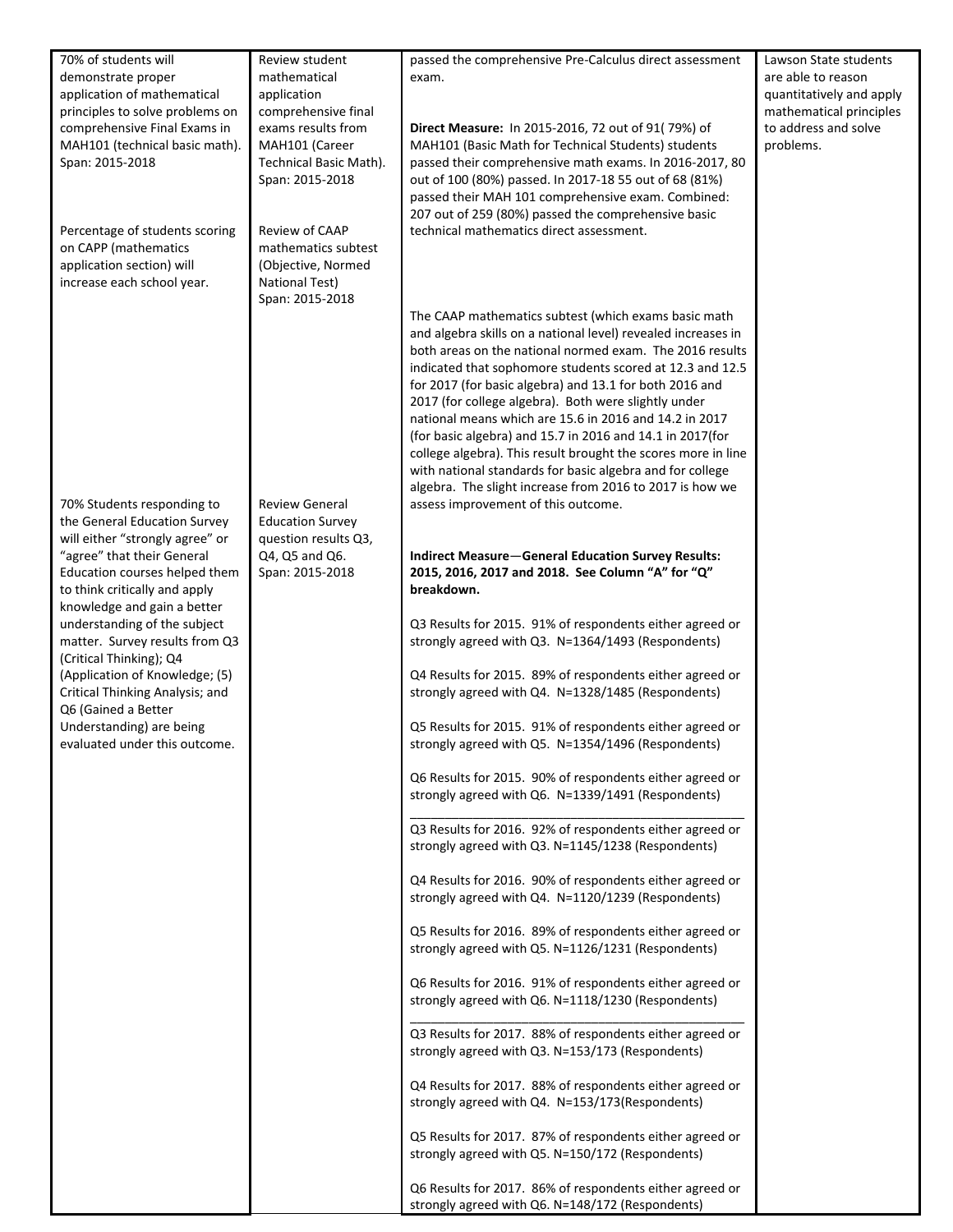|  | Q3 Results for 2018. 89% of respondents either agreed or<br>strongly agreed with Q3. N=57/64 (Respondents)<br>Q4 Results for 2018. 86% of respondents either agreed or<br>strongly agreed with Q4. N=55/64(Respondents)<br>Q5 Results for 2018. 87% of respondents either agreed or<br>strongly agreed with Q5. N=55/63 (Respondents) |  |
|--|---------------------------------------------------------------------------------------------------------------------------------------------------------------------------------------------------------------------------------------------------------------------------------------------------------------------------------------|--|
|  | Q6 Results for 2018. 91% of respondents either agreed or<br>strongly agreed with Q6. N=58/64 (Respondents)                                                                                                                                                                                                                            |  |

### **E: USE OF RESULTS‐‐(For Achieved Outcomes Only).**

**Skip this Section if your Outcome was NOT achieved. Complete Sections F& G instead.**

**Closing the Loop:** Complete this box if your SLO goal **WAS** achieved. Discuss, in detail, how the activities you implemented this year were used to improve and or achieve SLO #1. It is important within your narrative to focus on what modifications and adjustments were made and how the mid‐term results were used to improve your activities which ultimately enabled you to achieve your projected outcome. \*Never use "will" statements here; only report what has been achieved.

Clearly based on the results, as noted, the college's emphasis on mathematics is working. Over the last ten years, the college has had an ongoing STEM program and during the 2016 brought on an Honors Program. These joint efforts and the efforts of the Developmental math department strengthening its exiting processes (all math students have to pass a comprehensive math exam with a grade of 70% or better) is producing stronger math students at Lawson State. The Alabama Community College System has implemented a new change in the developmental curriculum by reducing the number of developmental math courses. The MTH‐092 has been removed from the curriculum in all of the community college degree programs, only offering MTH‐098 with a support laboratory and for MTH‐100 to ensure student success and hopefully retentions. This program will pilot in the Fall semester of 2018. Indeed, recent enrollment data is demonstrating that numbers are growing in advanced level math classes at record numbers. Again, indicating that the college is doing an excellent job not only preparing mathematics students, but building math skills in developing behind students so they can matriculate and pursue their General Education or Career Technical degree.

In addition, during the 2016 school year, a new mathematics online resource page (on the Lawson State website) was developed. Students have access to hundreds of mathematics videos and can also access tutorials and get online feedback on problem solving.

## **F: ACTION PLAN FOR IMPROVEMENT—(For Unresolved Outcomes ONLY) Skip this Section if your Outcome WAS achieved. Complete Sections "D" instead.**

**Loop Not Closed:** Complete this box **ONLY** if your SLO outcome was *NOT* achieved. If your SLO outcome was NOT reached, discuss in general what your strategic plans for improvement are under next year's Action Plan. Keep in mind that it is important to readjust your activities, modify them, delete them, add new ones and make adjustments to your overall plan. Once completed, go to Box "G" and list your specific, adjusted activities for the next planning cycle that you plan to implement for improvement.

### **Skip, since the outcome was achieved.**



## **G: NEW PROPOSED ADJUSTED ACTIVITIES—(For Unresolved Outcomes ONLY) Skip this Section if your Outcome WAS achieved. Complete Sections "D" instead.**

**Loop Not Closed.** Complete this box **ONLY** if your outcome goal was *NOT* achieved. List your modified activities below that will be used to address this SLO outcome for ultimate improvement. NOTE: These revised activities must appear on next year's SLO Report.

### **Skip, since the outcome was achieved.**

**If you have an Action Plan, address the following questions: Skip, since the outcome was achieved.**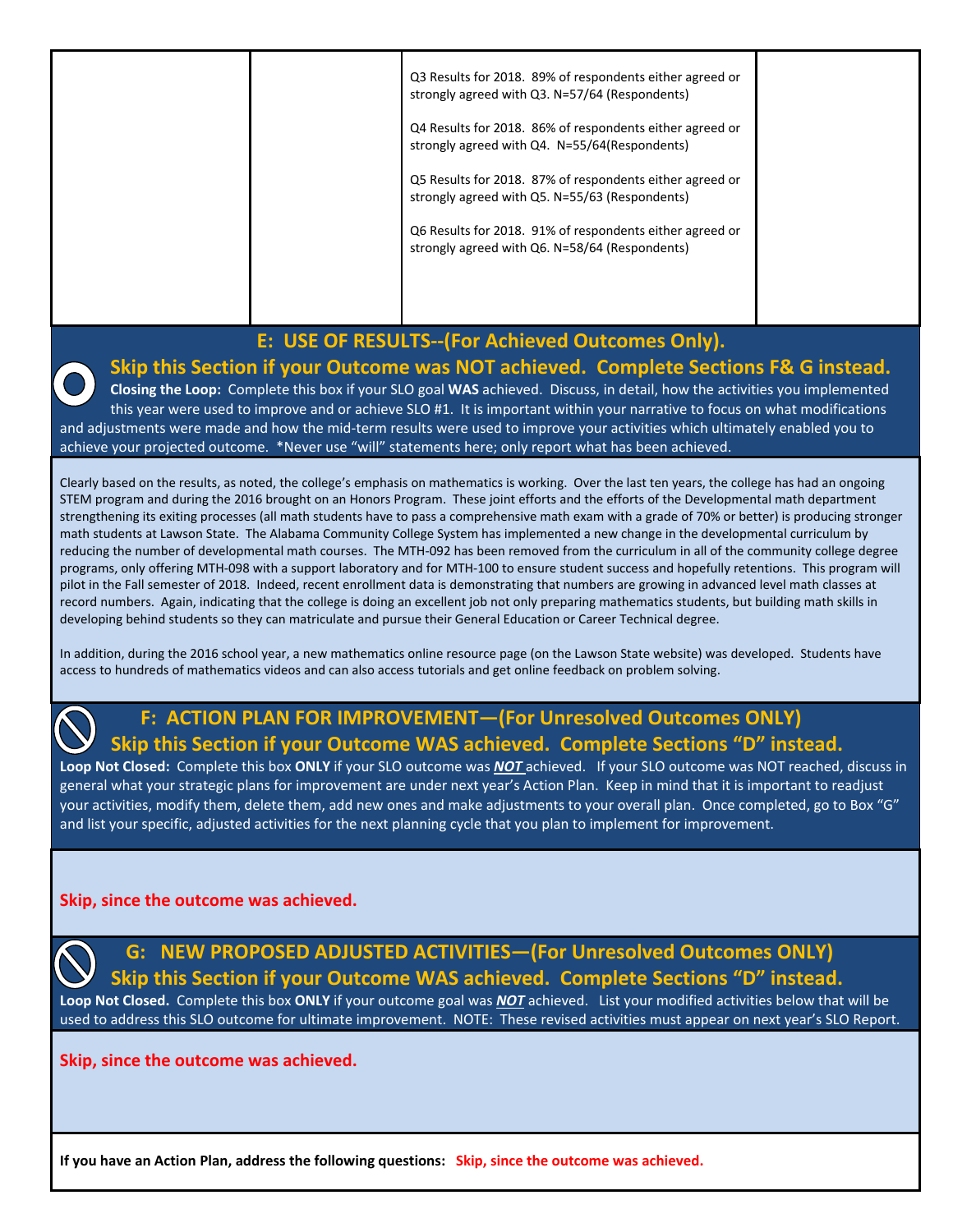|  |  |  |  |  | Who, in your unit, will be responsible for the implementation, tracking, data collection and reporting on this Action Plan? |  |
|--|--|--|--|--|-----------------------------------------------------------------------------------------------------------------------------|--|
|--|--|--|--|--|-----------------------------------------------------------------------------------------------------------------------------|--|

|      |                |        | 2. When do you anticipate, as a unit, that this Action Plan will be finalized during the upcoming Planning Cycle? |  |
|------|----------------|--------|-------------------------------------------------------------------------------------------------------------------|--|
| Fall | ________Spring | Summer |                                                                                                                   |  |

\_\_\_\_\_\_\_\_\_\_\_\_\_\_\_\_\_\_\_\_\_\_\_\_\_\_\_\_\_\_\_\_\_\_

**Planning Hearing Notebook Reminder: Include data/evidence for the following sections in your Planning Hearing Notebook: Section A (Evidence of Activity Implementation); Sections C (Actual Results Obtained) & E (Use of Results)**

NOTE: If this outcome has been listed (and the goal unreached) for three years, the Planning Hearing Committee will have to assist you in creating an Action Plan. The Hearing Committee has the authority to: (A) grant the extension for one more planning cycle; (B) decline the request for extension and delete the SLO; (C) grant the extension for one more year but revise and/or modify the SLO for the program.

Page 2 of 2 (SLO #2). Only complete this page if you had an unachieved SLO.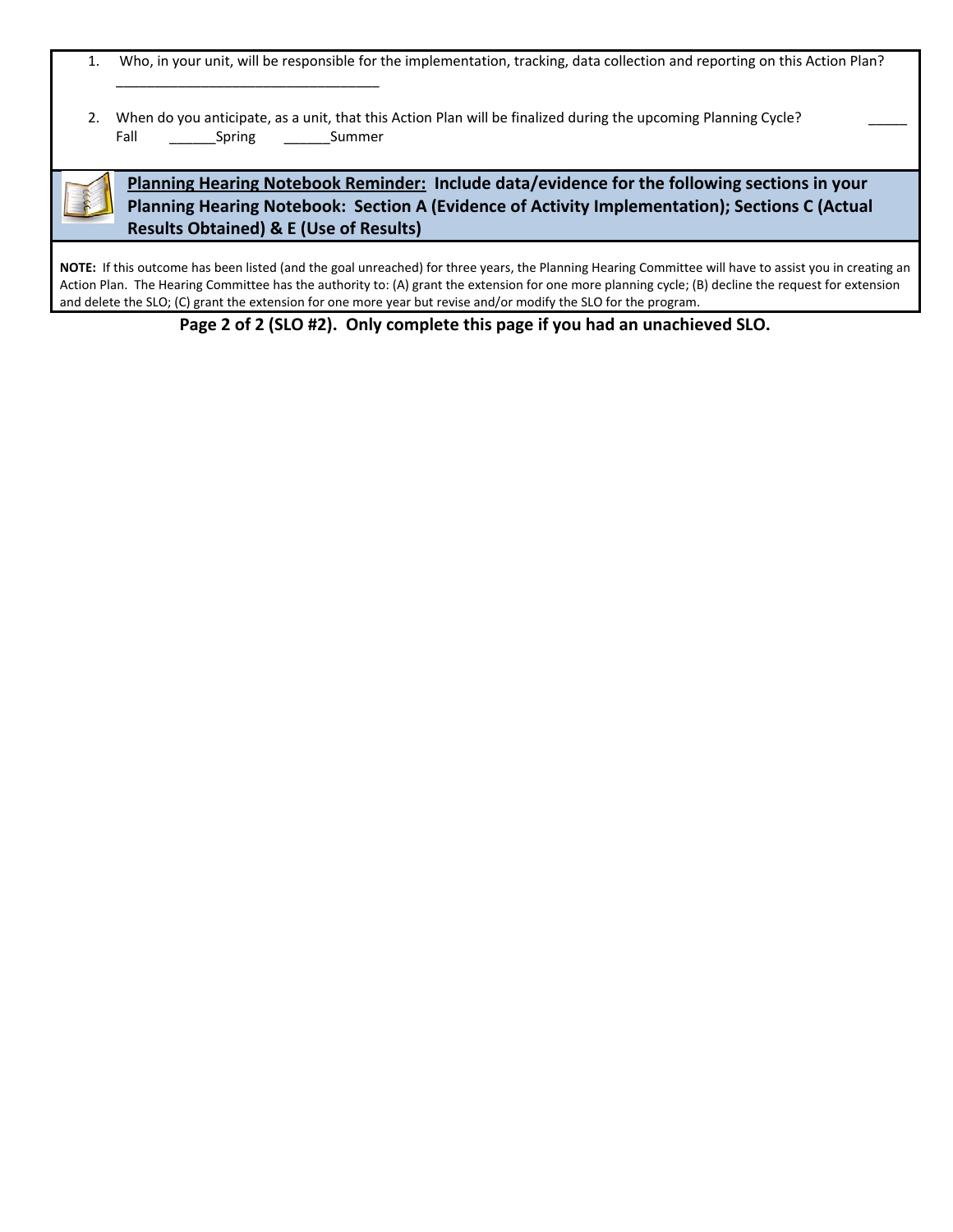

# **College Wide Student Learning Outcomes #3 Report (Page 1 of 2)**

 *Revised and Adopted, July 2010*

**Program Name: College‐wide Outcomes Planning Cycle Year: 2015‐2018 Planning Supervisor: Dr. Sherri Davis and Dr. Karl Pruitt**

Completion Directions: Use 9 point font (Calibri) when completing this form. Each Unit/Department/Division should have at least 3 to 4 SLO's. Use a separate form for EACH SLO. Step 1: At the beginning of the planning cycle, fill-in the SLO information in the white boxes directly under the gold bar and then complete Sections A-B. Step 24 At the end of the planning cycle, complete Sections "C", "D" and "E". However, if this particular SLO was NOT achieved, SKIP Section "E" and complete the second sheet in its **entirety (Sections "F" and "G", instead) and answer all questions regarding your upcoming Action Plan.** 

| <b>Student Learning Outcome #3 Report</b>                                                                                                                                                                                                                  |                                                                                                                                                                                |                                                                                                                                                                                                                                                                                                                                                                                                       |                                                                                                                                                                                                     |  |
|------------------------------------------------------------------------------------------------------------------------------------------------------------------------------------------------------------------------------------------------------------|--------------------------------------------------------------------------------------------------------------------------------------------------------------------------------|-------------------------------------------------------------------------------------------------------------------------------------------------------------------------------------------------------------------------------------------------------------------------------------------------------------------------------------------------------------------------------------------------------|-----------------------------------------------------------------------------------------------------------------------------------------------------------------------------------------------------|--|
| College-wide Outcome #3:<br>(Should be measurable and associated<br>with a percent or raw data number)<br>Think Critically (Gather and<br>interpret data using a variety of<br>methods to address and solve<br>both practical and theoretical<br>problems. | <b>Outcomes Link to</b><br><b>Institutional Goals &amp;</b><br><b>Strategic Indicators</b><br>(i.e., Goal 1, Indicators<br>B & C)                                              | Does SLO #1 have any budget implications (projected<br>expenses over \$500)?<br>X<br>Yes<br>No<br>If "Yes", what is the estimated projection? Will need<br>approximately \$1500 for each seminar.                                                                                                                                                                                                     | Is the SLO Continued from<br>Previous Planning Cycle?<br>Yes X<br>No<br>If "Yes," how many years<br>have you worked on this<br>$2 \quad 3$<br>same outcome 1                                        |  |
| A. Targeted Achievement Goals.<br>College-wide SLO #3. All goals<br>listed should be measureable, if<br>at all possible.                                                                                                                                   | <b>B.</b> Assessment<br>Methods: For each<br>activity and your SLO,<br>list the type of<br>Assessment Method to<br>be used. Use a variety<br>of methods, not just<br>one type. | C. Actual Results Obtained from Activities: List, in<br>order, the actual results obtained from the Targeted<br>Activities. Report tangible results--raw data and<br>percentages, where applicable.                                                                                                                                                                                                   | D. Achievement of<br><b>Intended SLO Outcome</b><br>Was the SLO Achieved?<br>If so, support your claim<br>through raw data and<br>percentages.                                                      |  |
| 70% of students will demonstrate<br>critical thinking and problem-<br>solving skills to be measured in<br>the following courses: RDG114<br>(Critical Reading).                                                                                             | Review comprehensive<br>exam results from<br>RDG114 & RDG114a<br>(Critical<br>Reading/Thinking)                                                                                | Direct Measure: In 2015-2016, 81% of RDG114 (Critical<br>Reading/Thinking for College Students) students passed<br>their comprehensive exams (752 out of 930). In 2016-<br>2017, 592 out of 720 (82%) passed. Combined: 1344 out<br>of 1650 (81%) passed the comprehensive critical reading<br>direct assessment.                                                                                     | After a review of the<br>collected data results,<br>students successfully<br>passed all direct and<br>indirect measures of<br>assessment related to<br>this outcome and well<br>achieved beyond the |  |
| 70% of students will demonstrate<br>critical thinking and problem-<br>solving skills to be measured in<br>the following courses: ENG251<br>American Literature.                                                                                            | Review comprehensive<br>exam results from<br>ENG251, American<br>Literature                                                                                                    | Direct Measure: In 2015-2016, 84% of ENG251 (American<br>Literature and Interpretation) students passed their<br>comprehensive exams (248 out of 297). In 2016-2017, 134<br>out of 198 (68%) passed and, in 2017-2018, 151 out of 239<br>(63%) successfully completed their comprehensive exams.<br>Combined: 533 out of 724 (74%) passed the<br>comprehensive American Literature direct assessment. | 70% requirement.<br>Direct measures used<br>were embedded<br>comprehensive test<br>assessments.                                                                                                     |  |
| 70% of students will demonstrate<br>critical thinking and problem-<br>solving skills to be measured in<br>the following courses: ENG261<br><b>British Literature</b><br>70% of students will demonstrate                                                   | Review comprehensive<br>exam results from<br>ENG261, British<br>Literature                                                                                                     | Direct Measure: In 2015-2016, 88% of ENG261 (British<br>Literature and Interpretation) students passed their<br>comprehensive exams (7 out of 8). In 2016-2017, 4 out of<br>6 (67%) passed. In 2017-2018, 3 out of 3 students (100%)<br>passed their comprehensive exams. Combined: 14 out of<br>17 (82%) passed the comprehensive British Literature                                                 |                                                                                                                                                                                                     |  |
| critical thinking and problem-<br>solving skills to be measured in<br>the following courses: ) BIO101<br>General Biology I.                                                                                                                                | Review comprehensive<br>exam results from,<br>BIO101, General<br>Biology                                                                                                       | direct assessment.<br>Direct Measure: In 2015-2016, 79% of BIO101 (General<br>Biology I) students passed their comprehensive exams<br>(214 out of 270). In 2016-2017, 227 out of 279 (81%)<br>passed. Combined: 441 out of 549 (80%) passed the<br>comprehensive General Biology I direct assessment.                                                                                                 |                                                                                                                                                                                                     |  |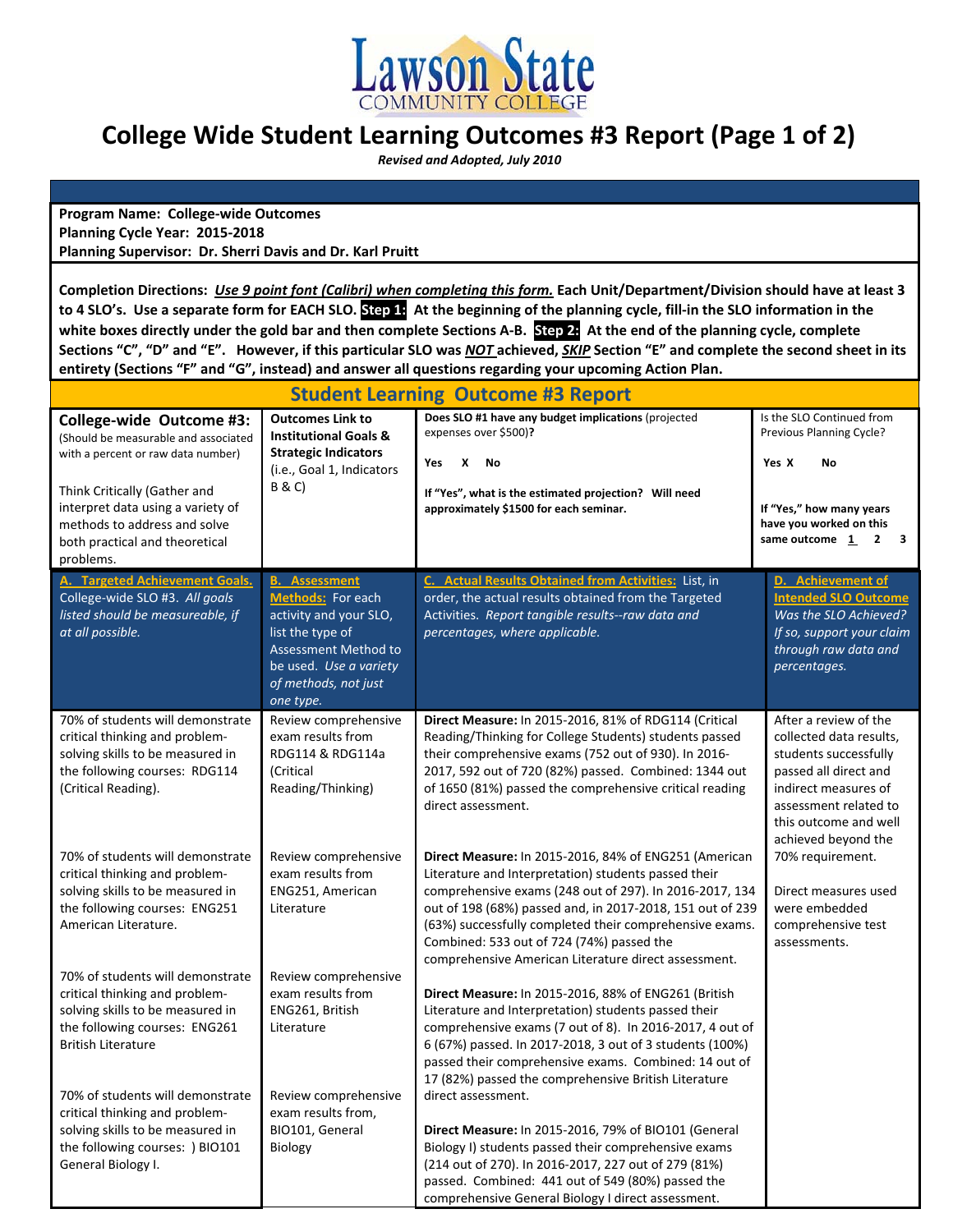| 70% of students will demonstrate<br>critical thinking and problem-<br>solving skills to be measured in<br>the following courses: BIO103<br>Principles of Biology.                                   | Review comprehensive<br>exam results from<br>BIO103, Principles of<br><b>Biology I</b> | Direct Measure: In 2015-2016, 74% of BIO103 (Principles<br>of Biology I) students passed their comprehensive exams<br>(227 out of 308). In 2016-2017, 215 out of 305 (70%)<br>passed. Combined: 442 out of 613 (72%) passed the<br>comprehensive Principles of Biology I direct assessment.                                                                                                                                                                                                                                                                                                                      |  |
|-----------------------------------------------------------------------------------------------------------------------------------------------------------------------------------------------------|----------------------------------------------------------------------------------------|------------------------------------------------------------------------------------------------------------------------------------------------------------------------------------------------------------------------------------------------------------------------------------------------------------------------------------------------------------------------------------------------------------------------------------------------------------------------------------------------------------------------------------------------------------------------------------------------------------------|--|
| Survey data results from<br>ORI101-Question Posed: My<br>Critical Thinking Skills have<br>Improved. 70% of students<br>enrolled in ORI101 should agree<br>or strongly agree with this<br>statement. | ORI101 Survey data for<br>Q37 related to Critical<br>Thinking improvement              | Indirect Measure: 2015-2016 Results: Q37-Students<br>agreeing or strongly agreeing that their critical thinking<br>skills have improved due to targeted activities in the<br>ORI101 Freshman Academy course. Results: Fall full-term:<br>11/17 (69%) Fall T1: 108/154 (71%); Fall T2: 122/149<br>(84%); Spring full-term: Distance 12/13 (92%), Regular<br>13/15 (87%); Spring T1: Distance 15/18 (83%), Regular<br>91/125 (73%); Spring T2: Distance 16/18 (89%), Regular<br>24/32 (75%); Summer full term: Distance 10/13 (77%),<br>Regular 13/14 (93%); Summer T1 Distance 2/3 (67%),<br>TOTAL: 437/571 (77%) |  |
| <b>General Education Survey</b><br>Results: 70% of students will<br>either agree or strongly agree                                                                                                  |                                                                                        | Indirect Measure: 2016-2017 Results: Q37-Students<br>agreeing or strongly agreeing that their critical thinking<br>skills have improved due to targeted activities in the<br>ORI101 Freshman Academy course. Results: Q37<br>Agreed/strongly agreed: Fall T1: 214/295 (73%); Fall T2:<br>107/126 (86%); Spring T1: 92/117 (79%); Summer full<br>term 22/27 (81%) TOTAL: 435/538 (81%)                                                                                                                                                                                                                            |  |
| with the following statements:<br>(Q3) and (Q5): The General<br>Education improved critical<br>thinking; (Q49) The General<br>Education challenged me to<br>think.                                  |                                                                                        | Indirect Measure: 2017-2018 Results: Q12-Students<br>agreeing or strongly agreeing that their critical thinking<br>skills have improved due to targeted activities in the<br>ORI101 Freshman Academy course. Results: Q12<br>Agreed/strongly agreed: Fall T1: 188/249(76%); Fall T2:<br>112/130 (86%); Spring T1: 93/123 (76%), Spring T2: 53/63<br>(84%); Summer full term TOTAL <mark>:</mark>                                                                                                                                                                                                                 |  |
|                                                                                                                                                                                                     |                                                                                        | <b>Indirect Measure: General Education Survey Results:</b><br>2015-2016<br>Q3 Results for 2015-2016. 91% of respondents either<br>agreed or strongly agreed with Q6. N=1493 Respondents                                                                                                                                                                                                                                                                                                                                                                                                                          |  |
|                                                                                                                                                                                                     |                                                                                        | Q5 Results for 2015-2016. 91% of respondents either<br>agreed or strongly agreed with Q6. N=1496 Respondents                                                                                                                                                                                                                                                                                                                                                                                                                                                                                                     |  |
|                                                                                                                                                                                                     |                                                                                        | Q49 Results for 2015-2016. 91% of respondents either<br>agreed or strongly agreed with Q6. N=819 Respondents                                                                                                                                                                                                                                                                                                                                                                                                                                                                                                     |  |
|                                                                                                                                                                                                     |                                                                                        | <b>Indirect Measure: General Education Survey Results:</b><br>2016, 2017, and 2018<br>Q3 Results for 2016-2017. 92% of respondents either<br>agreed or strongly agreed with $Q6. N = 1238$ Respondents                                                                                                                                                                                                                                                                                                                                                                                                           |  |
|                                                                                                                                                                                                     |                                                                                        | Q5 Results for 2016-2017. 91% of respondents either<br>agreed or strongly agreed with $Q6. N = 1231$ Respondents                                                                                                                                                                                                                                                                                                                                                                                                                                                                                                 |  |
|                                                                                                                                                                                                     |                                                                                        | Q49 Results for 2016-2017. 91% of respondents either<br>agreed or strongly agreed with Q6. N= 941 Respondents                                                                                                                                                                                                                                                                                                                                                                                                                                                                                                    |  |
|                                                                                                                                                                                                     |                                                                                        | Q3 Results for 2017-2018. 92% of respondents either<br>agreed or strongly agreed with $Q6$ . N = 666 Respondents)                                                                                                                                                                                                                                                                                                                                                                                                                                                                                                |  |
|                                                                                                                                                                                                     |                                                                                        | Q5 Results for 2017-2018. 92% of respondents either<br>agreed or strongly agreed with $Q6$ . N = 666 Respondents)                                                                                                                                                                                                                                                                                                                                                                                                                                                                                                |  |
|                                                                                                                                                                                                     |                                                                                        | Q49 Results for 2017-2018. 89% of respondents either<br>agreed or strongly agreed with Q6. N= 925 (Respondents)                                                                                                                                                                                                                                                                                                                                                                                                                                                                                                  |  |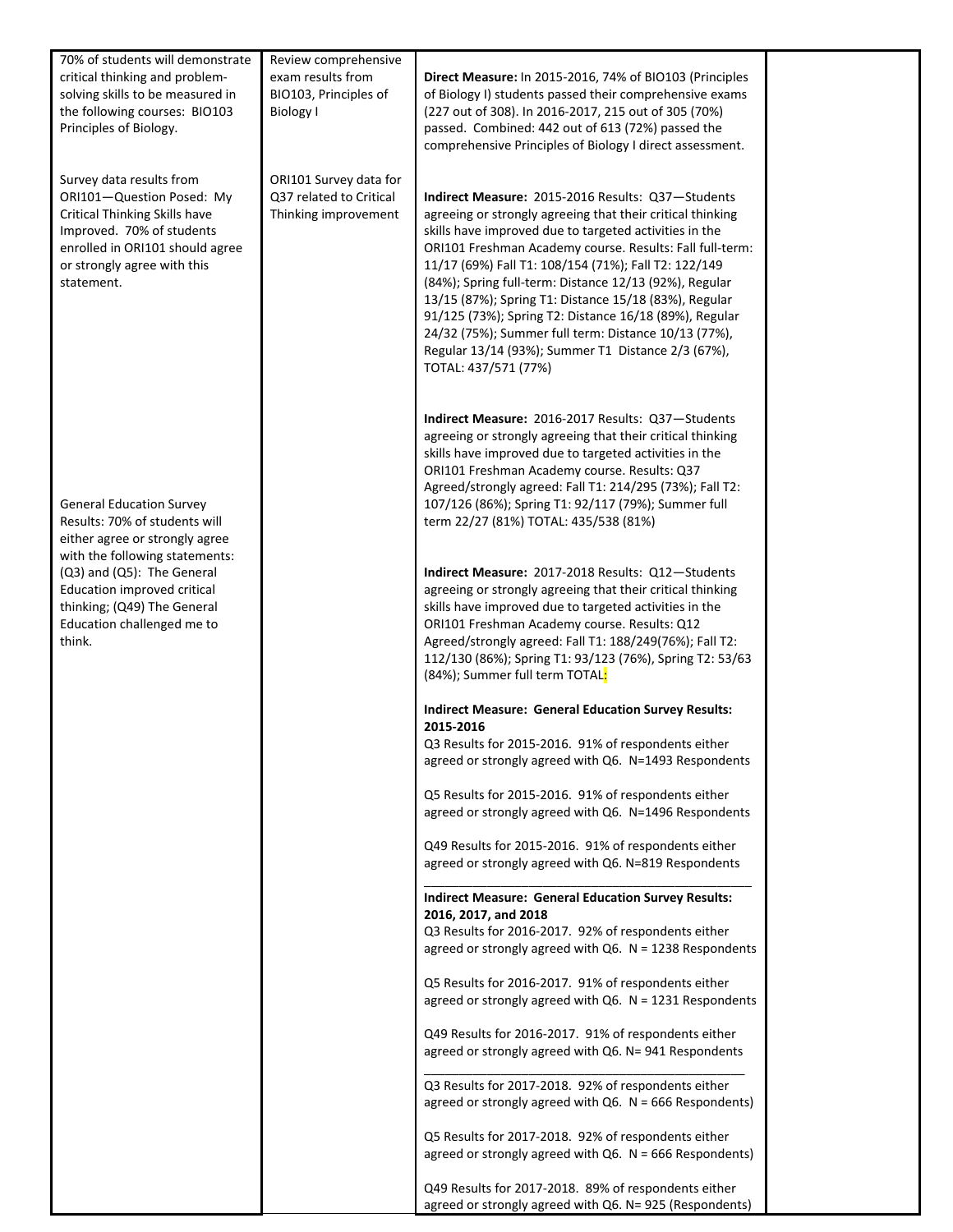### **E: USE OF RESULTS‐‐(For Achieved Outcomes Only).**

### **Skip this Section if your Outcome was NOT achieved. Complete Sections F& G instead.**

**Closing the Loop:** Complete this box if your SLO goal **WAS** achieved. Discuss, in detail, how the activities you implemented this year were used to improve and or achieve SLO #1. It is important within your narrative to focus on what modifications and adjustments were made and how the mid‐term results were used to improve your activities which ultimately enabled you to achieve your projected outcome. \*Never use "will" statements here; only report what has been achieved.

Success of this outcome has to do with the fact that Lawson State is the only two-year college that requires all of its students (both academic and career technical) to take a Critical Thinking Reading class. Emphasis on critical thinking is also folded into the college's freshman academy course and continues to be noted (by faculty) as a critical component to the teaching of community college students. Emphasis on helping and encouraging students to think critically not only is an outcome within the College‐wide outcomes area, but it also how the college measures General Education effectiveness (broadly), and the effectiveness of the Freshman Academy course (which is a part of the QEP). Critical thinking is also taught in library orientation and throughout research assignments, particularly in the Humanities and Social Sciences. One new change that is coming in the fall of 2015 is that all Humanities, Developmental and Social Science disciplines will begin requiring (in each course) at least two research related assignments. This is currently being done throughout some classes, but the college is now going to make it a requirement to ensure it is being done throughout all classes. In doing so, more students will be exposed to the greater application of critical thinking through research gathering an analysis and application of research.

## **F: ACTION PLAN FOR IMPROVEMENT—(For Unresolved Outcomes ONLY) Skip this Section if your Outcome WAS achieved. Complete Sections "D" instead.**

**Loop Not Closed:** Complete this box **ONLY** if your SLO outcome was *NOT* achieved. If your SLO outcome was NOT reached, discuss in general what your strategic plans for improvement are under next year's Action Plan. Keep in mind that it is important to readjust your activities, modify them, delete them, add new ones and make adjustments to your overall plan. Once completed, go to Box "G" and list your specific, adjusted activities for the next planning cycle that you plan to implement for improvement.

### **Skip, since the outcome was achieved.**

 **G: NEW PROPOSED ADJUSTED ACTIVITIES—(For Unresolved Outcomes ONLY) Skip this Section if your Outcome WAS achieved. Complete Sections "D" instead.**

**Loop Not Closed.** Complete this box **ONLY** if your outcome goal was *NOT* achieved. List your modified activities below that will be used to address this SLO outcome for ultimate improvement. NOTE: These revised activities must appear on next year's SLO Report.

### **Skip, since the outcome was achieved.**

\_\_\_\_\_\_\_\_\_\_\_\_\_\_\_\_\_\_\_\_\_\_\_\_\_\_\_\_\_\_\_\_\_\_

**If you have an Action Plan, address the following questions: Skip, since the outcome was achieved.**

- 1. Who, in your unit, will be responsible for the implementation, tracking, data collection and reporting on this Action Plan?
- 2. When do you anticipate, as a unit, that this Action Plan will be finalized during the upcoming Planning Cycle? **Eall** Spring Summer

Planning Hearing Notebook Reminder: Include data/evidence for the following sections in your Planning Hearing Notebook: Section A **(Evidence of Activity Implementation); Sections C (Actual Results Obtained) & E (Use of Results)**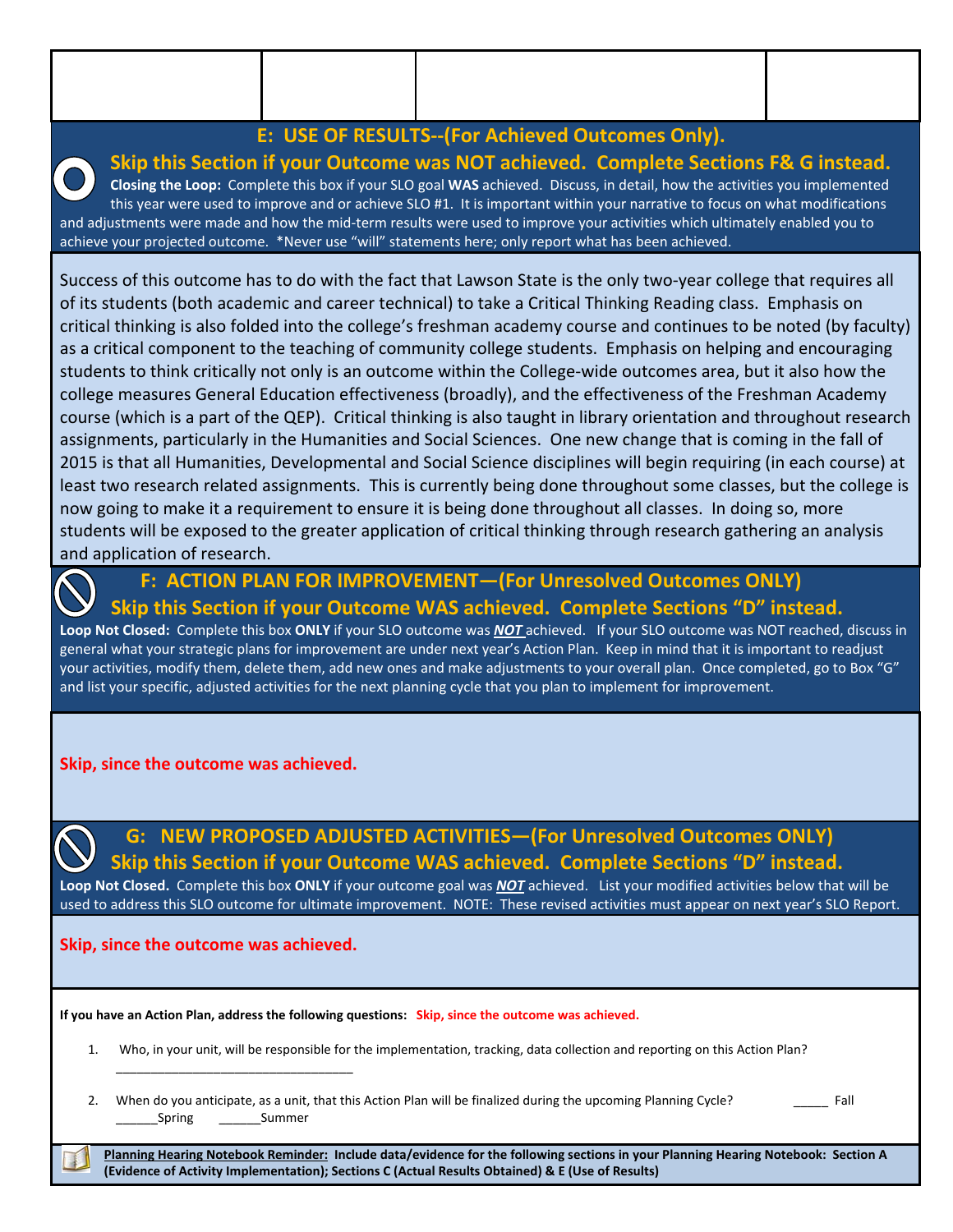NOTE: If this outcome has been listed (and the goal unreached) for three years, the Planning Hearing Committee will have to assist you in creating an Action Plan. The Hearing Committee has the authority to: (A) grant the extension for one more planning cycle; (B) decline the request for extension and delete the SLO; (C) grant the extension for one more year but revise and/or modify the SLO for the program.

 **Page 2 of 2 (SLO #3). Only complete this page if you had an unachieved SLO.**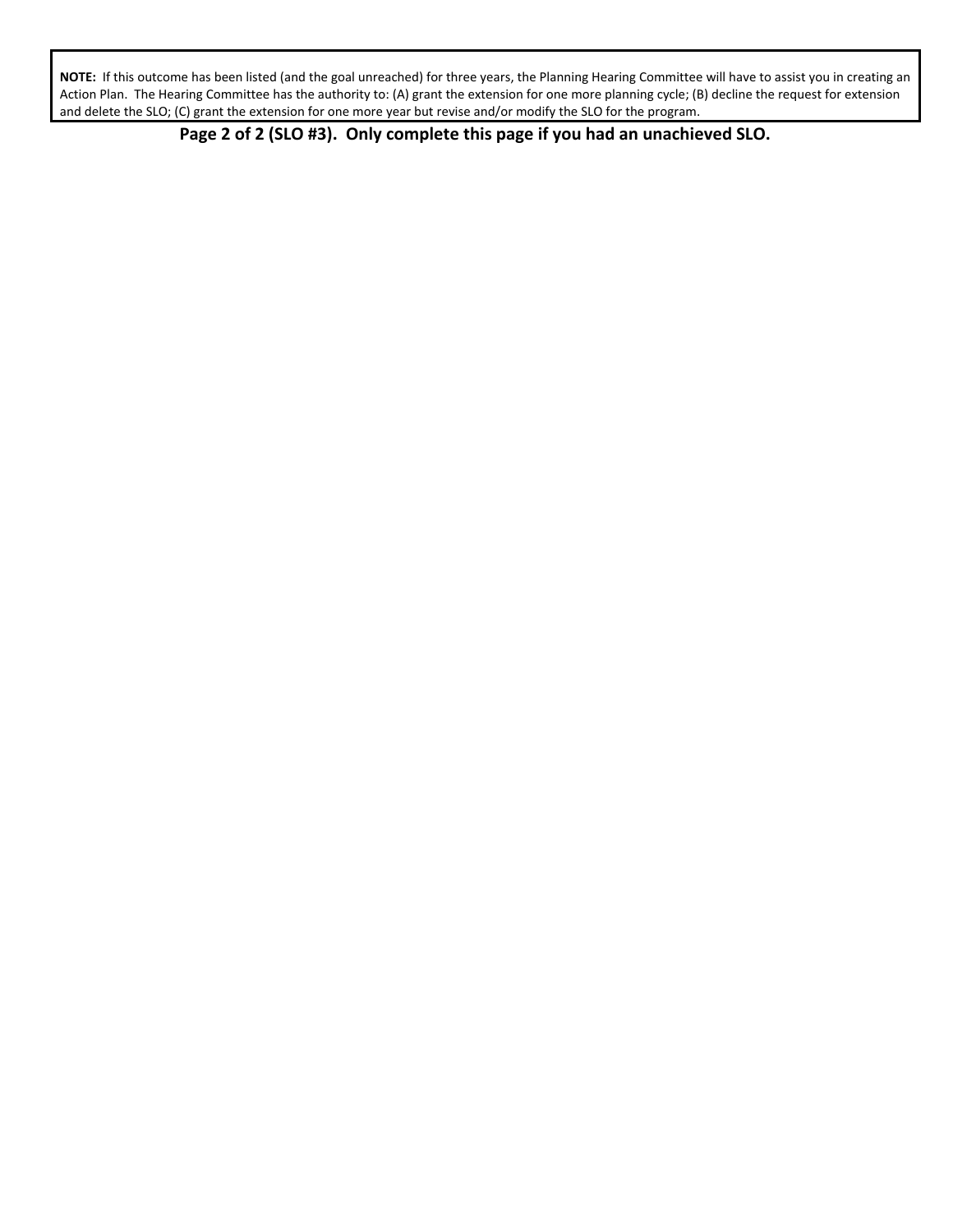

# **College‐wide Student Learning Outcome #4 Report (Page 1 of 2)**

 *Revised and Adopted, July 2010*

**Program Name: College‐wide Outcomes Planning Cycle Year: 2015‐2018 Planning Supervisor: Dr. Sherri Davis and Dr. Karl Pruitt**

Completion Directions: Use 9 point font (Calibri) when completing this form. Each Unit/Department/Division should have at least 3 to 4 SLO's. Use a separate form for EACH SLO. Step 1: At the beginning of the planning cycle, fill-in the SLO information in the white boxes directly under the gold bar and then complete Sections A-B. Step 2. At the end of the planning cycle, complete Sections "C", "D" and "E". However, if this particular SLO was NOT achieved, SKIP Section "E" and complete the second sheet in its entirety (Sections "F" and "G", instead) and answer all questions regarding your upcoming Action Plan.

| <b>Student Learning Outcome #4 Report</b>                                                                                                                                                                                                                                                                                                                                                                                                                                                                                                                          |                                                                                                                                                                                         |                                                                                                                                                                                                                                                                                                                                                                                                                                                                                                                                                                                                                                                                                                                             |                                                                                                                                                                   |                                                                                                                                                                                                                                         |  |  |
|--------------------------------------------------------------------------------------------------------------------------------------------------------------------------------------------------------------------------------------------------------------------------------------------------------------------------------------------------------------------------------------------------------------------------------------------------------------------------------------------------------------------------------------------------------------------|-----------------------------------------------------------------------------------------------------------------------------------------------------------------------------------------|-----------------------------------------------------------------------------------------------------------------------------------------------------------------------------------------------------------------------------------------------------------------------------------------------------------------------------------------------------------------------------------------------------------------------------------------------------------------------------------------------------------------------------------------------------------------------------------------------------------------------------------------------------------------------------------------------------------------------------|-------------------------------------------------------------------------------------------------------------------------------------------------------------------|-----------------------------------------------------------------------------------------------------------------------------------------------------------------------------------------------------------------------------------------|--|--|
| <b>College-wide Outcome</b><br>#4: (Should be measurable and<br>associated with a percent or raw<br>data number)<br>Develop information and visual<br>literacy (assess information<br>requirements of complex<br>projects, identify potential<br>textual, visual and electronic<br>resources, and obtain the needed<br>information to interpret,<br>evaluate, synthesize, organize<br>and use that information,<br>regardless of format, while<br>adhering strictly to the legal and<br>ethical guidelines governing<br>information access in today's<br>society). | <b>Outcomes Link to</b><br><b>Institutional Goals</b><br>& Strategic<br><b>Indicators</b><br>(i.e., Goal 1,<br>Indicators<br>B & C)                                                     | Does SLO #1 have any budget implications (projected expenses over<br>\$500)?<br>X<br>Yes<br>No<br>If "Yes", what is the estimated projection? Will need approximately<br>\$1500 for each seminar.                                                                                                                                                                                                                                                                                                                                                                                                                                                                                                                           | Is the SLO Continued from<br>Previous Planning Cycle?<br>Yes X<br>No<br>If "Yes," how many years have<br>you worked on this same<br>outcome<br>$1\quad 2$<br>$3+$ |                                                                                                                                                                                                                                         |  |  |
| <b>A. Targeted Achievement</b><br>Goals.<br>College-wide SLO #4. All goals<br>listed should be measureable, if<br>at all possible.                                                                                                                                                                                                                                                                                                                                                                                                                                 | <b>B.</b> Assessment<br>Methods: For<br>each activity and<br>your SLO, list the<br>type of<br>Assessment<br>Method to be<br>used. Use a<br>variety of<br>methods, not just<br>one type. | C. Actual Results Obtained from Activities: List, in order, the actual results<br>obtained from the Targeted Activities. Report tangible results--raw data and<br>percentages, where applicable.                                                                                                                                                                                                                                                                                                                                                                                                                                                                                                                            |                                                                                                                                                                   | $\underline{\mathbf{D}}$ .<br><b>Achievem</b><br>ent of<br><b>Intended</b><br><b>SLO</b><br><b>Outcome</b><br>Was the<br><b>SLO</b><br>Achieved?<br>If $so,$<br>support<br>your claim<br>through<br>raw data<br>and<br>percentag<br>es. |  |  |
| 70% of CIS146 (Computer<br>Information Systems) will pass<br>their comprehensive technical<br>skill competency exam.<br>70% of DPT103 (Data<br>Processing) career technical<br>students will pass their skill<br>proficiency assessment final<br>exams.                                                                                                                                                                                                                                                                                                            | Comprehensive<br>technical skill<br>competency final<br>exam results in<br>CIS146.<br>SPAN: 2015-2018<br>DPT103 (Data<br>Processing) skill<br>proficiency<br>assessment exams           | In 2015-2016, 71% of CIS146 (Computer Applications Literature and Interpretation)<br>students passed their comprehensive exams (790 out of 1108). In 2016-2017, 673 out<br>of 956 (70%) passed. In 2017-2018, 636 out of 983 (71%) passed. Combined: 2099<br>out of 2857 (71%) passed the comprehensive American Literature direct assessment.<br>2015-2016: DPT103 (Data Processing for Technical Students) students passed at a<br>rate of 90% (9 out of 10). For 2016-2017, 1 out of 1 (100%) and For 2017-2018 6<br>out of 8 (75%) of students passed. The number of students have decreased from the<br>last report due to the fact more students are taken college transfer CIS-146 in the<br>career technical areas. |                                                                                                                                                                   | After a<br>review of<br>the<br>collected<br>data<br>results,<br>students<br>successful<br>ly passed<br>all direct<br>and<br>indirect                                                                                                    |  |  |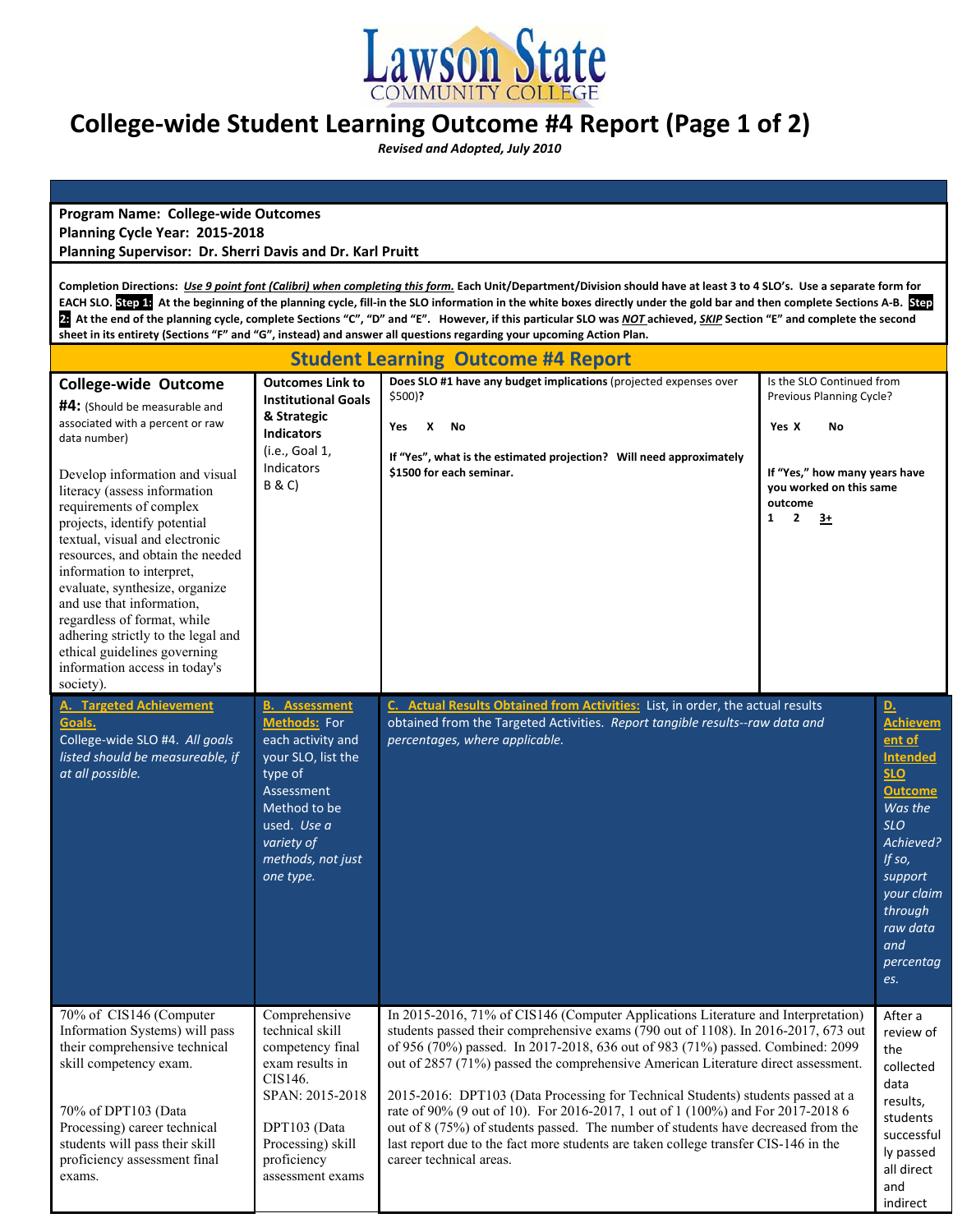|                                                                     | results. SPAN:<br>2015-2018                        |                                                                                                                                                                            |                     | measures<br>οf<br>assessme |  |  |
|---------------------------------------------------------------------|----------------------------------------------------|----------------------------------------------------------------------------------------------------------------------------------------------------------------------------|---------------------|----------------------------|--|--|
| At least 2000 college transfer<br>students will complete a STARS    | <b>STARS</b><br>institutional usage<br>data report | STARS Usage Reports: July 2015-June 2016: Lawson State students accessed the<br>online STARS database 3,525.                                                               |                     |                            |  |  |
| guide online.                                                       |                                                    | STARS Usage Reports: July 2016-June 2017: Lawson State students accessed the                                                                                               |                     | outcome<br>and well        |  |  |
|                                                                     | (submitted by the<br>state of Alabama).            | online STARS database 3,435<br>STARS Usage Reports: July 2017-2018: Lawson State students accessed the online                                                              |                     | achieved                   |  |  |
|                                                                     |                                                    | STARS database 3,081                                                                                                                                                       |                     | beyond<br>the 70%          |  |  |
|                                                                     |                                                    |                                                                                                                                                                            |                     | requireme<br>nt.           |  |  |
|                                                                     |                                                    | Online Registrations Processed: FA-2016-SU-2017: 2,913 out of 4512 for (64.6%)                                                                                             |                     |                            |  |  |
|                                                                     |                                                    | students registered online. Headcount: 4,512<br>Online Registrations Processed: FA-2017-SU-2018 3,194 out of 4,303 for (74.3%)                                             |                     |                            |  |  |
| At least 2,500 students (which<br>represents a majority) will       | MIS Online                                         | students registered online. Headcount: 4,303.<br>Online Registrations Processed: FA-2018 1153 out of 3,156 for (36.5%) students                                            |                     |                            |  |  |
| register online.                                                    | Registration data<br>SPAN: 2016-2018               | registered online. Headcount: 3,156.                                                                                                                                       |                     |                            |  |  |
|                                                                     |                                                    | Blackboard usage results indicated that in Fall 2016-17, 1,401 courses were taught                                                                                         |                     |                            |  |  |
|                                                                     |                                                    | using Blackboard out of 1,591 (total courses). This represents an 88% usage rate.                                                                                          |                     |                            |  |  |
|                                                                     | Blackboard usage<br>reports.<br>SPAN: 2016-2018    | In 2017-2018, 1700 courses were supported via Blackboard out of 1955 (87%), and<br>as such, required students to secure materials electronically to include handouts, take |                     |                            |  |  |
| 70% of students will access and<br>utilized Blackboard (online) for |                                                    | quizzes, view lectures, and grades via Blackboard (an online course delivery system).<br>In Summer 2018 there were 304 out of 357 for $(85%)$ usage.                       |                     |                            |  |  |
| course materials which include<br>handouts, presentations,          |                                                    |                                                                                                                                                                            |                     |                            |  |  |
| announcements, quizzes, tests                                       |                                                    | eWithdrawals processed by students online.<br>Between Falls 2015-Summer 2018: 2,910 electronic eWithdrawals (unduplicated)                                                 |                     |                            |  |  |
| and more.                                                           |                                                    |                                                                                                                                                                            |                     |                            |  |  |
|                                                                     |                                                    | were processed by students.                                                                                                                                                |                     |                            |  |  |
| The majority of students                                            |                                                    |                                                                                                                                                                            |                     |                            |  |  |
| withdrawing will utilize the<br>online eWithdrawals web option.     | eWithdrawals                                       | New website data indicates students accessed the following online integrated portals:<br>Blackboard, 284,981 duplicated access entries; Student Suite duplicated access    |                     |                            |  |  |
| Success is measured if the<br>number exceeds 1,200                  | annual reports.<br>SPAN: 2015-2018                 | entries was 137,621; Student Email duplicated access entries was 65,392;<br>Registration 59,662; Admissions Procedures; 43,727; Student Records, 26,749;                   |                     |                            |  |  |
| withdraws online.                                                   |                                                    | eWithdrawal 20,105; Catalog and Student Handbook, 19,946; eCollege 18,942;<br>Library Services 17,783; eBookstore 16,740; STARS 13,026; Transcript Request,                |                     |                            |  |  |
|                                                                     |                                                    | 11,809; New Student Orientation, 10, 202; Technical Support Help Desk, 9,380;                                                                                              |                     |                            |  |  |
|                                                                     |                                                    | Contact My Advisor, 7,927; Official Withdraws, 6,703; Complaint Process, 5,824;<br>Student Email Assistance, 5,591; Registration Tutorials, 5,482; Freshman Academy        |                     |                            |  |  |
|                                                                     |                                                    | Orientation to the College, 5,295;                                                                                                                                         |                     |                            |  |  |
| Students will demonstrate active<br>inquiry and participation using |                                                    |                                                                                                                                                                            |                     |                            |  |  |
| the website portals for<br>Blackboard, Student Suite,               | Website Usage<br>Report.                           | <b>EBSCO</b>                                                                                                                                                               | Oct 2015 - Dec 2015 | <b>Jan 2016</b>            |  |  |
| Email, Registration, Admissions,<br>Records, Withdrawal, eCollege,  | SPAN: 2016-2018                                    | <b>Sessions</b>                                                                                                                                                            | 8,664               |                            |  |  |
| Library Services, and other<br>technological entities that are      |                                                    | <b>Searches</b>                                                                                                                                                            | 7,668               |                            |  |  |
| embedded within the website.<br>Success is measured by 5,000        |                                                    |                                                                                                                                                                            |                     |                            |  |  |
| visits.                                                             |                                                    |                                                                                                                                                                            |                     |                            |  |  |
|                                                                     |                                                    | Gale                                                                                                                                                                       | Oct 2015 - Dec 2015 | <b>Jan 2016</b>            |  |  |
|                                                                     |                                                    | <b>Sessions</b><br><b>Searches</b>                                                                                                                                         | 6,046<br>22,393     |                            |  |  |
| AVL (Alabama Virtual Library)                                       |                                                    |                                                                                                                                                                            |                     |                            |  |  |
| usage data will record 2,000<br>student users at a minimum.         | AVL subscription<br>usage data.                    |                                                                                                                                                                            |                     |                            |  |  |
|                                                                     | SPAN: 2015-2014                                    | <b>ProQuest</b>                                                                                                                                                            | Oct 2015 - Dec 2015 | <b>Jan 2016</b>            |  |  |
|                                                                     |                                                    | <b>Sessions</b>                                                                                                                                                            | 22                  |                            |  |  |
|                                                                     |                                                    | <b>Searches</b>                                                                                                                                                            | 52                  |                            |  |  |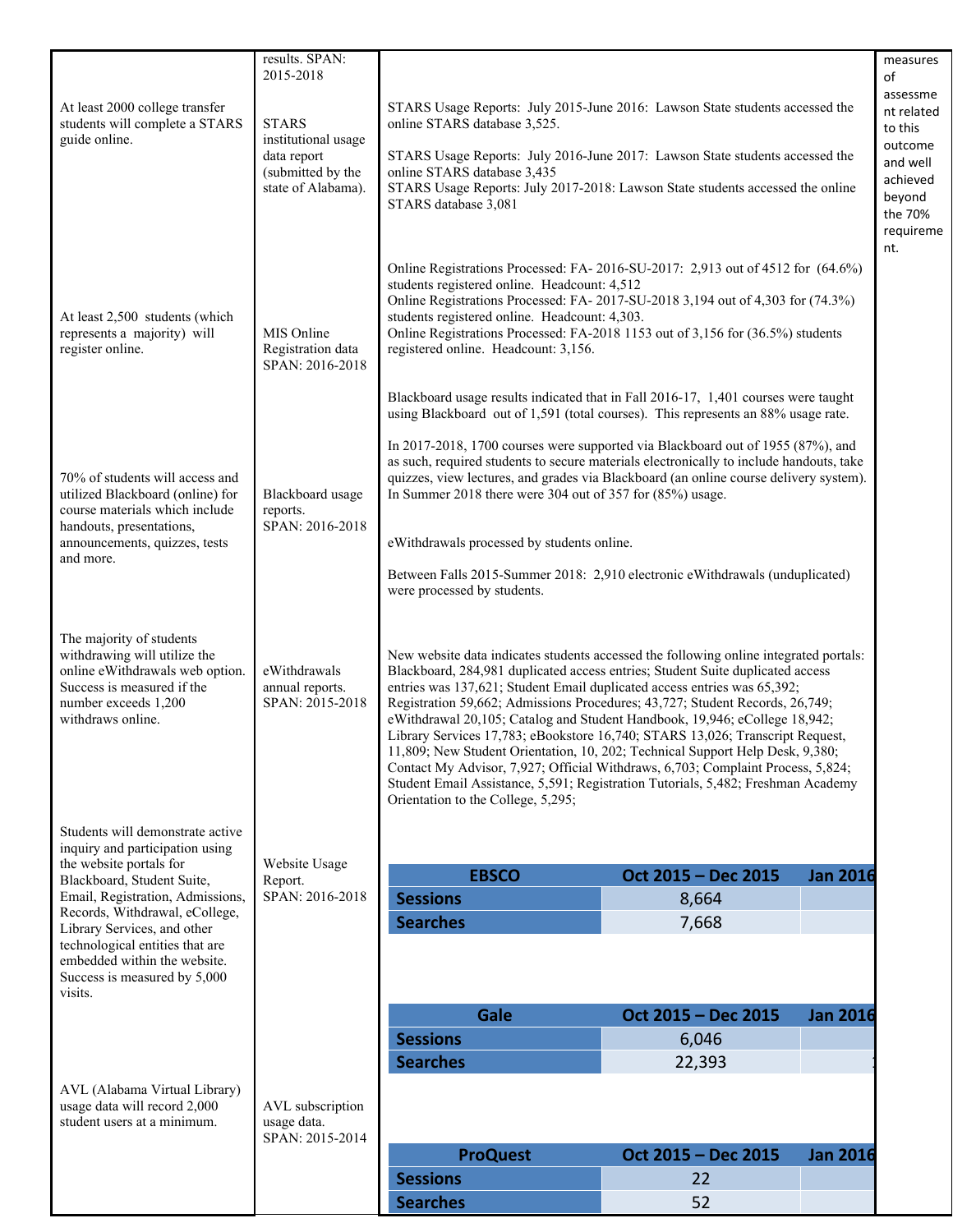Freshman Orientation Results (Embedded Test, Direct Assessment):

2015- 2018: Blackboard: 1454004 Views, Student Portal: 1287432 Views, Student Suite: 907835 Views, Schedule Classes: 377743 Views, Student Email: 336134, Admisxsion Procedure for All Students: 316550 Views, Catalog and Student Handbook: 158367 Views, Admissions & Records: 155479 Views, Financial Aid: 150344 Views, Library Services: 138046 Views, Register Now: 134849 Views, Admissions Information: 122371 Views, Student Services: 110296, eWithdrawal & Add/Drop: 101374, Technical Support Helpdesk: 83979 Views, Stars: 77209 Views, Cougar Alert: 68295 Views, Space Center: 64673 Views, eTutoring (Online Tutoring): 60692 Views, Academic Calendar: 40340 Views, Registration Help Center: 40083 Views, Student Activities: 40027 Views, Title IX---Everything You Need to Know: 37905 Views, Complaint Process (File a Complaint): 36279 Views, Student Email Assistance: 35322 Views, Schedule of Classes: 34267 Views, Student Discipline: 32338 Views, Application Steps: 32336 Views, Forms (Online): 29959 Views, Student Records Policy (FERPA): 29132 Views, Withdrawal: 28474 Views, Contact Us: 27859 Views, Official Withdrawal: 27759 Views, Schedule: 27220 Views, Complaint/Concern/incident: 26626 Views, Freshman Academy (ORI101): 24675 Views, Unofficial Withdrawal (Dropping Out): 24524 Views, Registration Help: 23537 Views, Blackboard Logon Assistance: 22989 Views, Support Services : 22786 Views, Report It—Accommodations Issues: 22379 Views, The Accommodations Process: 22332 Views, Understanding My Degree Plan: 21225 Views, Graduate's Corner (Step to Apply to Graduate): 18973 Views, Student Code of Conduct: 16348 Views, Academic Programs & Policies: 15921 Views, Complaint Process: 14979 Views, Student Suite Problems: 14927 Views, Registration Guidebook: 13783 Views, Registration Help Request: 13624 Views, Blackboard Problems: 11343 Views, Blackboard Training Videos (Faculty): 10334 Views, File an Appeal: 10210 Views, File a Grade Appeal: 9909 Views, Student Grievance Procedures: 9763 Views, ePrograms: 9665 Views, Student Support Services: 9599 Views, Protoctor U: Registration Steps: 9427 Views, Required Downloads for eCollege Students: 8858 Views, Complaint/Concern/Incident: 8786 Views, Check My Graduation App. Status: 8792 Views, How do I apply Online for eCollege?:8648 Views, Contact Us\_eCollege: 8326 Views, Turn On My Ability to Register Online: 7890 Views, Blackboard Course Assistance: 6551 Views, Get the LSCC Free App: 6201 Views, Direct Deposit Information (for Students): 3744 Views, Student Resources: 3659 Views. For Fall 2016 through Summer 2017, we had a total headcount of 4512. Of these, 2913 (64.6%) registered online. For Fall 2017 through Summer 2018, we had a total headcount of 4303. Of these, 3914 (74.3%) registered online. For Fall 2018, we have a total headcount 3156. Of these, 1153 (36.5%) registered online.

### **Freshman Academy Question Summary:(Blackboard Quiz) ORI-101**

Term: Fall 2015: 939 students taking ORI-101: Blackboard Quiz: 772 took the test and 663 passed for (85.9%). Spring 2016: 445 students took ORI-101 and 357 took the quiz and 308 passed for (86.3%). Summer 2016: 95 students took ORI-101 and 70 took the quiz and 64 passed with a (91.4%). Fall 2016: 877 students took ORI-101 and 755 students took the quiz and 656 passed for (86.9%). Spring 2017: 395 students enrolled in ORI-101 and 301 students took the quiz and 251 passed for (83.4%). Summer 2017: 105 students enrolled in ORI-101 48 students took the quiz and 45 passed for (93. %). Fall 2017: 974 students enrolled in ORI-101 and 720 took the quiz and 629 passed for (87.4%). Spring 2018: 442 enrolled in ORI-101 and 262 students took the quiz and 218 passed for (83.2%).

### **Freshman Academy Question Summary:(Email Quiz): ORI-101**

Fall 2015: 816 students took the quiz and 774 passed for (94.9%). Spring 2016: 399 students took the quiz and 369passed for (92.5%). Summer 2016: 91 took the quiz and 87 passed for (95.6%). Fall 2016: 796 students took the quiz and 756 passed for (95.0%). Spring 2017: 360 students took the quiz and 330 passed for (91.7%). Summer 2017: 98 students took the quiz and 97 passes for (99.0%). Fall 2017: 898 took the quiz and 862 passed (96.0%). Spring 2018: 393 took the quiz and 361 passed for (91.9%). Summer 2018: 77 students took the quiz and 73 passed for  $(94.8\%)$ .

### **Freshman Academy Question Summary:(Locating Information Quiz): ORI-101**

Fall 2015: 177 students took the quiz and 177 passed for (100%). Spring 2016: 75 took the quiz and 75 passed for (100%). Fall 2016: 29 student took the quiz and 29

embedded exams) in the following technical, complex areas: sending and receiving student emails; access Blackboard (the college's Learning Management course delivery system); locating online forms for processing; understanding one's degree plan and creating a cross-walked degree plan; accessing Student Suite and understanding the components of Student Suite. How to register online,

70% of ORI101 students will demonstrate mastery (via

withdrawal online, Admissions and student service process.

Embedded test results from the ORI101 Freshman Academy course. SPAN: 2015-2018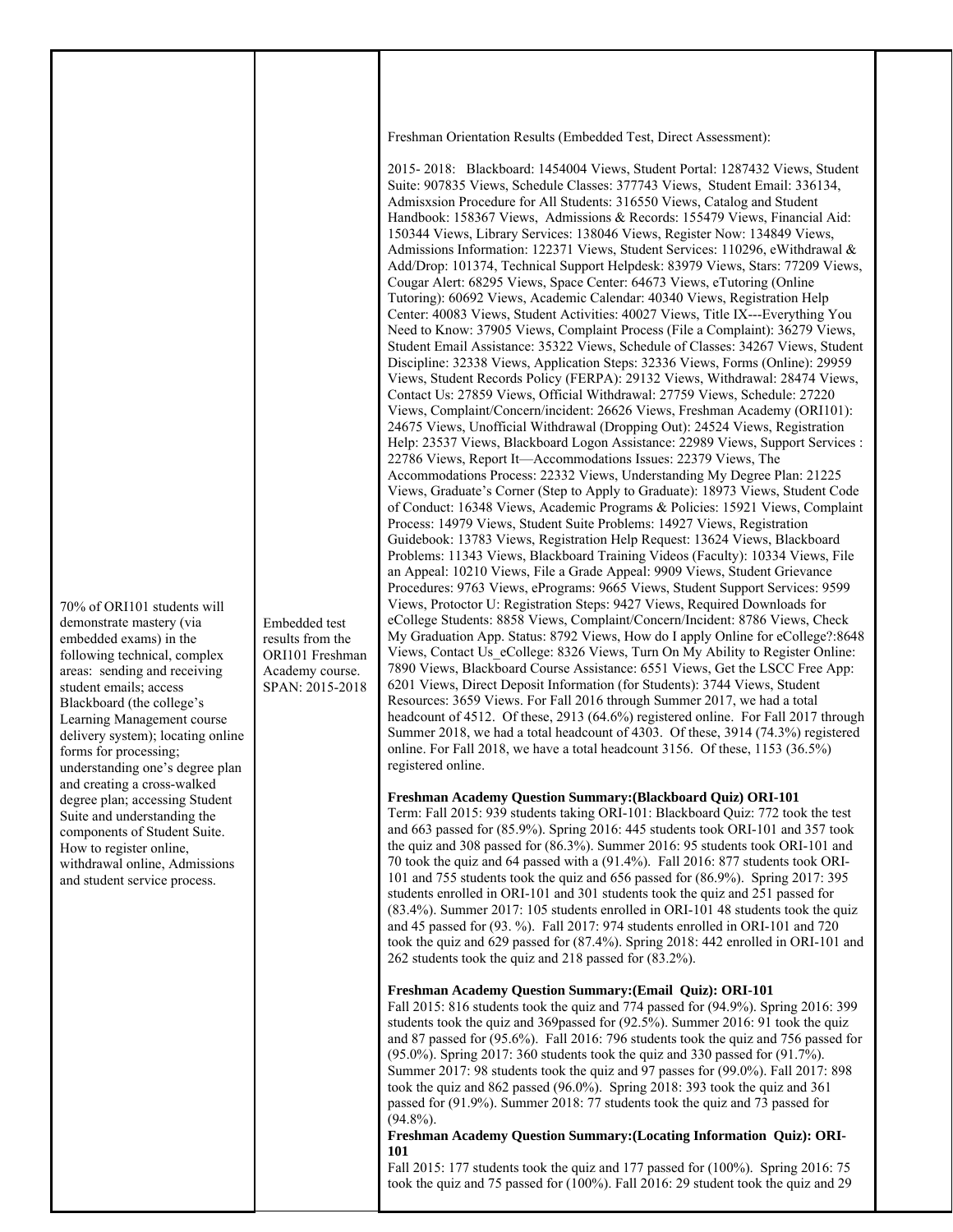|                                                      | passed for (100%). Spring 2017: 7 students took the quiz and 7 passed for (100%).<br>Fall 2017: 38 students took the quiz and 38 passed for (100%).                                                                                                                                                                                                                                                                                                                                                                                                                                                                                                                                                                    |
|------------------------------------------------------|------------------------------------------------------------------------------------------------------------------------------------------------------------------------------------------------------------------------------------------------------------------------------------------------------------------------------------------------------------------------------------------------------------------------------------------------------------------------------------------------------------------------------------------------------------------------------------------------------------------------------------------------------------------------------------------------------------------------|
| General Education<br>survey data.<br>SPAN: 2015-2018 | Freshman Academy Question Summary: (Catalog & Degree Plans Quiz): ORI-<br>101<br>Fall 2015: 719 students took the quiz and 703 passed for (97.8%). Spring 2016: 332<br>students took the quiz and 326 passed for (98.2%). Summer 2016: 73 took the quiz<br>and 73 passed for (100%). Fall 2016: 704 students took the quiz and 690 passed for<br>(98.0%). Spring 2017: 289 students took the quiz and 281 passed for (97.2%).<br>Summer 2017: 89 students took the quiz and 89 passed for (100%). Fall 2017: 763<br>students took the quiz and 751 passed for (98.4%). Spring 2018: 351 students took<br>the quiz and 346 passed for (98.6%). Summer 2018: 75 students took the quiz and 71<br>passed for $(94.7\%)$ . |
|                                                      | Freshman Academy Question Summary: (Student Suite Quiz): ORI-101<br>Fall 2015: 760 students took the quiz and 719 passed for (94.6%). Spring 2016: 356<br>students took the quiz and 339 passed for (95.2%). Summer 2016: 79 students took<br>the quiz and 77 passed for (97.5%). Fall 2016: 726 students took the quiz and<br>701passed for (96.6%). Spring 2017: 313 students took the quiz and 297 passed for<br>(94.9%). Summer 2017: 89 students took the quiz and 83 passed for (93.3%). Fall<br>2017: 829 students took the quiz and 709 passed for (95.3%). Spring 2017: 368<br>students took the quiz and 353 passed for (95.9%). Summer 2018: 75 students took<br>the quiz and 71 passed for $(94.7\%)$ .    |
|                                                      | Freshman Academy Question Summary: (File Complaints Quiz): ORI-101<br>Fall 2015: 659 students took the quiz and 585 passed for (88.6%). Spring 2016: 294<br>students took the quiz and 259 passed for (88.1%). Summer 2016: 53 students took<br>the quiz and 51 passed for (96.2%). Fall 2016: 741 students took the quiz and 686<br>passed for (92.6%). Spring 2017: 327 students took the quiz and 302 passed for<br>(92.4%). Summer 2017: 90 students took the quiz and 84 passed for (93.3%). Fall<br>2017: 827 students took the quiz and 738 passed for (89.2%). Spring 2018: 376<br>students took the quiz and 345 passed for (91.8%). Summer 2018: 74 students took<br>the quiz and 70 passed for $(94.6\%)$ . |
|                                                      | In the General Education survey, 84% of student responders stated that either<br>"agree(d)" or "strongly agree(d)" that at least one project or assignment in class<br>required the use of technology and $77.7\%$ "agree(d)" or strongly agree(d)" that their<br>technology skills were enhanced because of their General Education course. 1,530<br>students pre-registered during the fall term (via online or via the ACCESS system);<br>that number increased to 1,980 during the spring term.                                                                                                                                                                                                                    |
|                                                      | General Education Survey Results: 2012, 2013 and 2014                                                                                                                                                                                                                                                                                                                                                                                                                                                                                                                                                                                                                                                                  |
|                                                      | Q13 Results for 2015. 89% 1325 out of 1492 of respondents either agreed or<br>strongly agreed with Q13. N=1492 (Respondents)                                                                                                                                                                                                                                                                                                                                                                                                                                                                                                                                                                                           |
|                                                      | Q14 Results for 2015. 86% 1272 out of 1486 of respondents either agreed or<br>strongly agreed with Q14. N=91486 (Respondents)                                                                                                                                                                                                                                                                                                                                                                                                                                                                                                                                                                                          |
|                                                      | Q19 Results for 2015. 84% 1247 out of 1477 of respondents either agreed or<br>strongly agreed with $Q19$ . N=1477 (Respondents)                                                                                                                                                                                                                                                                                                                                                                                                                                                                                                                                                                                        |
|                                                      | Q20 Results for 2015. 83, 1226 out of 1471 of respondents either agreed or strongly<br>agreed with Q20. N=1471 (Respondents)                                                                                                                                                                                                                                                                                                                                                                                                                                                                                                                                                                                           |
|                                                      | Q13 Results for 2016. 89% 1098 out of 1231 of respondents either agreed or<br>strongly agreed with Q13. N=1231 (Respondents)                                                                                                                                                                                                                                                                                                                                                                                                                                                                                                                                                                                           |
|                                                      | Q14 Results for 2016. 85% 1047 out of 1230 of respondents either agreed or<br>strongly agreed with Q14. N=1230 (Respondents)                                                                                                                                                                                                                                                                                                                                                                                                                                                                                                                                                                                           |
|                                                      | Q19 Results for 2016. 85%1035 out of 1223 of respondents either agreed or strongly<br>agreed with Q19. N=1223 (Respondents)                                                                                                                                                                                                                                                                                                                                                                                                                                                                                                                                                                                            |
|                                                      | Q20 Results for 2016. 82% 991 out of 1214 of respondents either agreed or strongly<br>agreed with $Q20$ . N=1214 (Respondents)                                                                                                                                                                                                                                                                                                                                                                                                                                                                                                                                                                                         |
|                                                      |                                                                                                                                                                                                                                                                                                                                                                                                                                                                                                                                                                                                                                                                                                                        |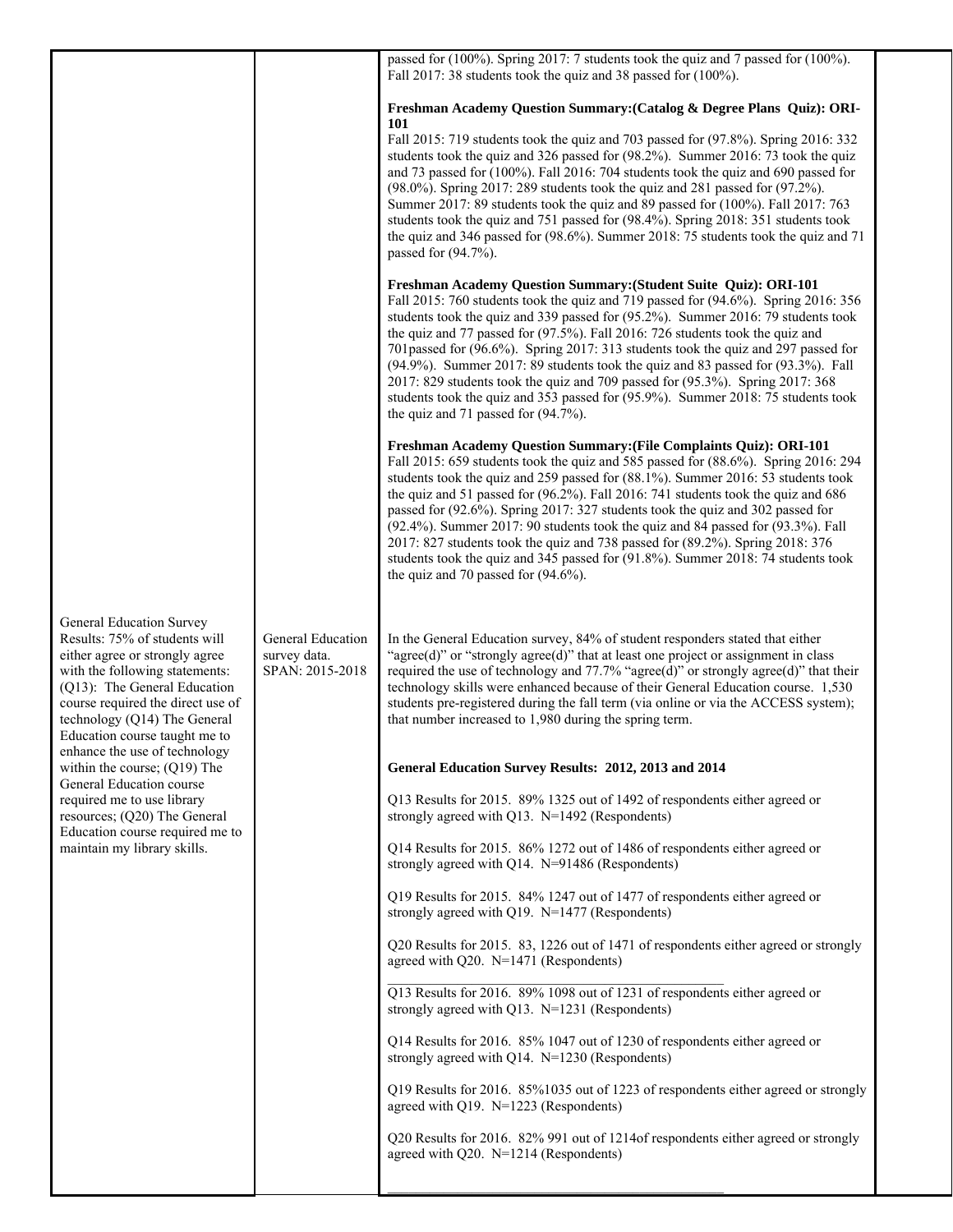Q13 Results for 2017. 90% 597 out of 666 of respondents either agreed or strongly agreed with Q13. N=666 (Respondents) Q14 Results for 2017. 87% 576 out of 664 of respondents either agreed or strongly agreed with Q14. N=664 (Respondents) Q19 Results for 2017. 85% 567 out of 665 of respondents either agreed or strongly agreed with Q19. N=665 (Respondents) Q20 Results for 2017. 83%545 out of 654 of respondents either agreed or strongly agreed with Q20. N=654 (Respondents) Q13 Results for SP- 2018. 81% 52 out of 64 of respondents either agreed or strongly agreed with Q13. N=64 (Respondents) Q14 Results for SP- 2018. 83% 53 out of 64 of respondents either agreed or strongly agreed with Q14. N=64 (Respondents) Q19 Results for SP- 2018. 84% 54 out of 64 of respondents either agreed or strongly agreed with Q19. N=64 (Respondents) Q20 Results for SP-2018. 81%52 out of 64 of respondents either agreed or strongly agreed with Q20. N=64 (Respondents)

## **E: USE OF RESULTS‐‐(For Achieved Outcomes Only).**

## **Skip this Section if your Outcome was NOT achieved. Complete Sections F& G instead.**

**Closing the Loop:** Complete this box if your SLO goal **WAS** achieved. Discuss, in detail, how the activities you implemented this year were used to improve and or achieve SLO #1. It is important within your narrative to focus on what modifications and adjustments were made and how the mid‐term results were used to improve your activities which ultimately enabled you to achieve your projected outcome. \*Never use "will" statements here; only report what has been achieved.

Some of the major changes from 2015 through 2018 that have impacted this outcome have been the constant updates to the college website. Online student engagement was the main emphasis in putting the site together. At its core, Lawson State is about equipping, engaging and empowering students to assess information for complex projects, identify potential textual, visual and electronic resources, and obtain the needed information to interpret, evaluate, synthesize, organize and use that information, regardless of format. Hence the website was constructed to not only provide students with information, but it is designed to mirror the focus of this objective and equip and enable students to investigate and garner information in an electronic format to solve real issues, problems and/or inquire. To that end, the website has step-by-step guides and video tutorials on a variety of topics to include email access, Blackboard use, how to locate one's advisor, how to interpret a degree plan, how to understand STARS and more. "Contact us" buttons are posted throughout the website to engage students in the art of inquiry and investigation and links to databases (for research and further inquiry) are also a part of the website. The idea is to enable students to be self-sufficient learners and independent researchers and thinkers.

Further, as part of the QEP, FAME (Faculty Academy Master Educators) were trained over the course of a four year period in the latest technologies and innovative approaches in the classroom. Training was conducted through the Center for Teaching Excellence and Learning. Emphasis was placed on technology and facilitation techniques. Thus, students (both College Transfer and Career Technical students) are thrust into the technology world the moment they "hit" the campus of Lawson State and FAME instructors (given that they teach in all disciplines of the institution) extend this exposure in their regular classes.

In addition, the Freshman Academy curriculum has included a technology skill SLO within the Freshman Academy to emphasize this skill college-wide as well as technology projects embedded within the curriculum. Students (both College Transfer and Career Technical) are exposed to technology the first day of class, and it is emphasize throughout their tenure at Lawson State. All quizzes, group work and course information is delivered online via Blackboard. The Freshman Academy course have been designed to be taken completely online. Students can complete the entire course online, including transfer students. Lessons are delivered through screencasting technology and 100% of assignments, presentations, tests and materials are delivered via Blackboard (the college's online learning management system).

In addition, the Center for Teaching Excellence and Learning conducted training seminars throughout the year (in-person and online) for faculty and staff. Emphasis has been placed on technology throughout the year. And, as such, use of Blackboard has skyrocketed and is over 80% use now.

Expansion of computers in the library, Smartboards, Step-up STEM Lab, Developmental Writing Lab and the addition of LCD projectors have lead to this new thrust of technology infusion.